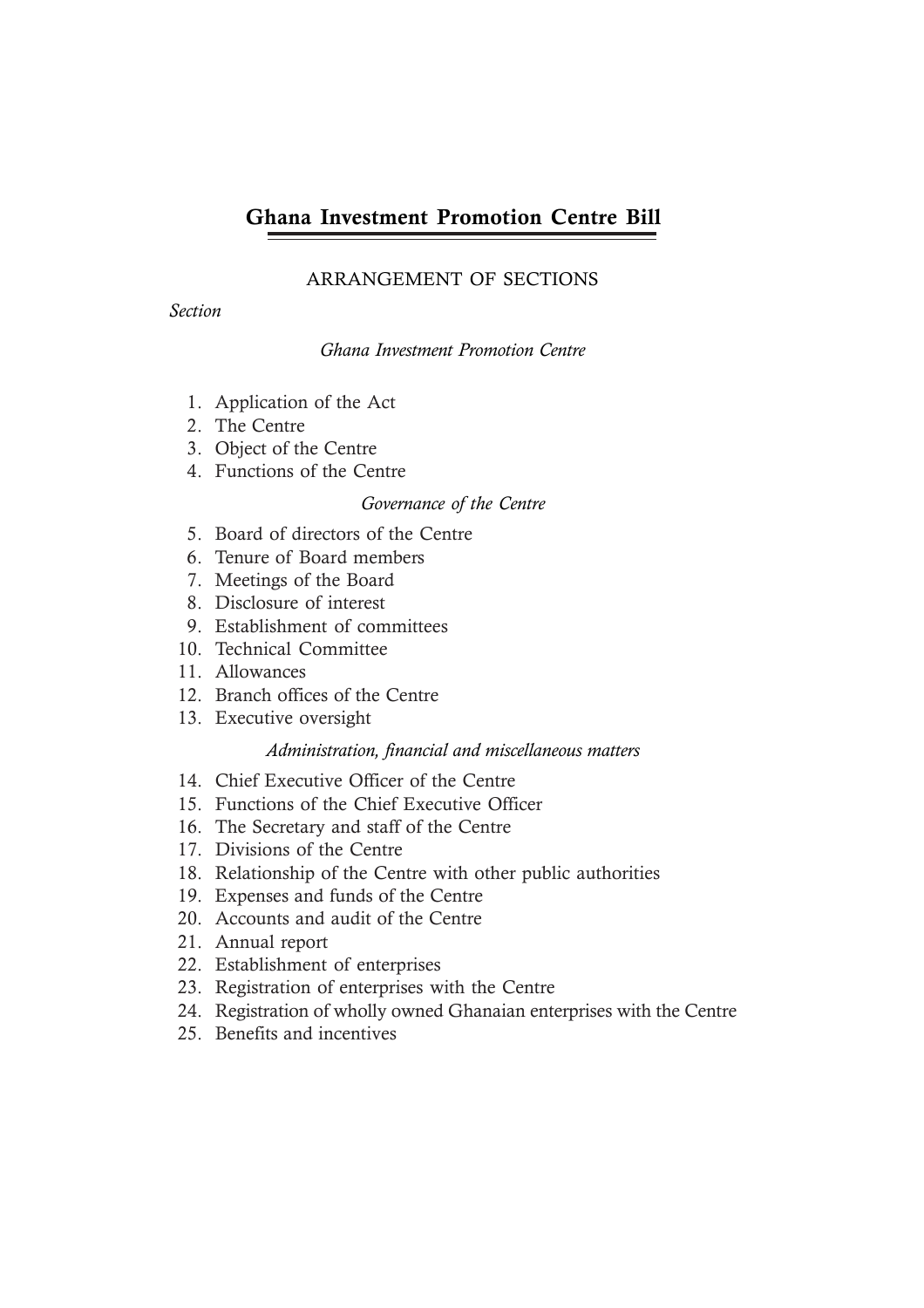## *Entry, admission, and protection of investment*

- 26. Activities reserved for Ghanaians and Ghanaian owned enterprises
- 27. Enterprises eligible for foreign participation and minimum foreign capital requirement
- 28. Export trading and other enterprises exempted

## *Investment guarantees*

- 29. Prohibition against discrimination
- 30. Guarantee against expropriation
- 31. Investment guarantees, transfer of capital, profits and dividends and personal remittances
- 32. Dispute resolution procedures

#### *Expatriate labour and employment*

- 33. Labour and employment
- 34. Automatic expatriate quotas
- 35. Assistance to enterprises
- 36. Technology Transfer Agreements

#### *Compliance monitoring and appeals*

- 37. Monitoring
- 38. Appeal against decisions of the Centre

## *Offences and penalties*

- 39. Offences
- 40. Penalties
- 41. Regulations
- 42. Interpretation
- 43. Repeals and savings
- 44. Transitional provisions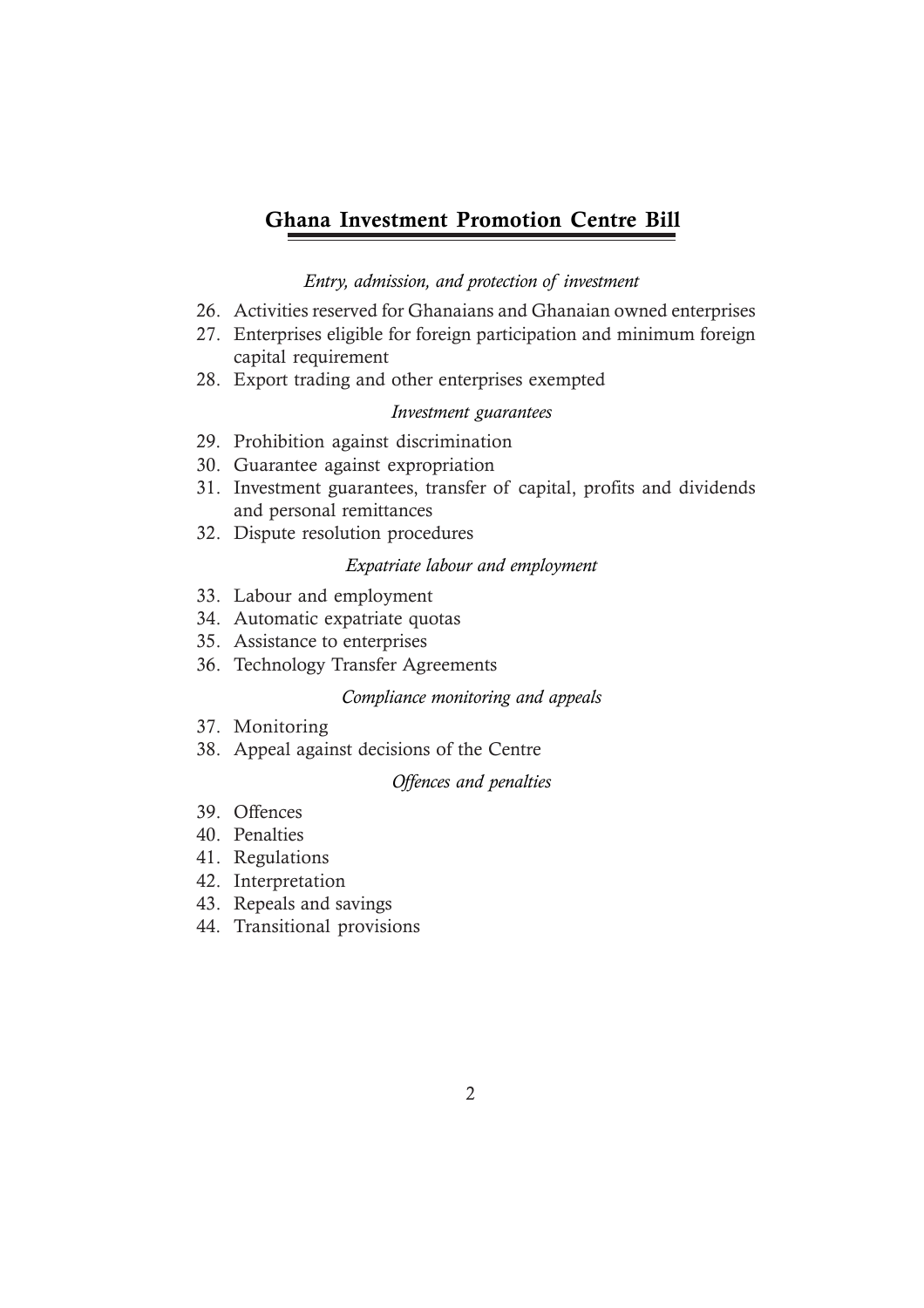

## GHANA INVESTMENT PROMOTION CENTRE BILL, 2013

AN ACT to provide for the Ghana Investment Promotion Centre as the agency of Government responsible for the encouragement and promotion of investments in Ghana; and to provide for the creation of an attractive incentive framework and a transparent, predictable and facilitating environment for investments in Ghana and for related matters.

PASSED by Parliament and assented to by the President:

### *The Ghana Investment Promotion Centre*

#### Application of the Act

1. (1) This Act applies to enterprises in Ghana.

 (2) Despite subsection (1), this Act shall not be interpreted to restrict compliance with the requirements of any other legislation.

#### The Centre

2. (1) There is established by this Act a body corporate to be known as the Ghana Investment Promotion Centre.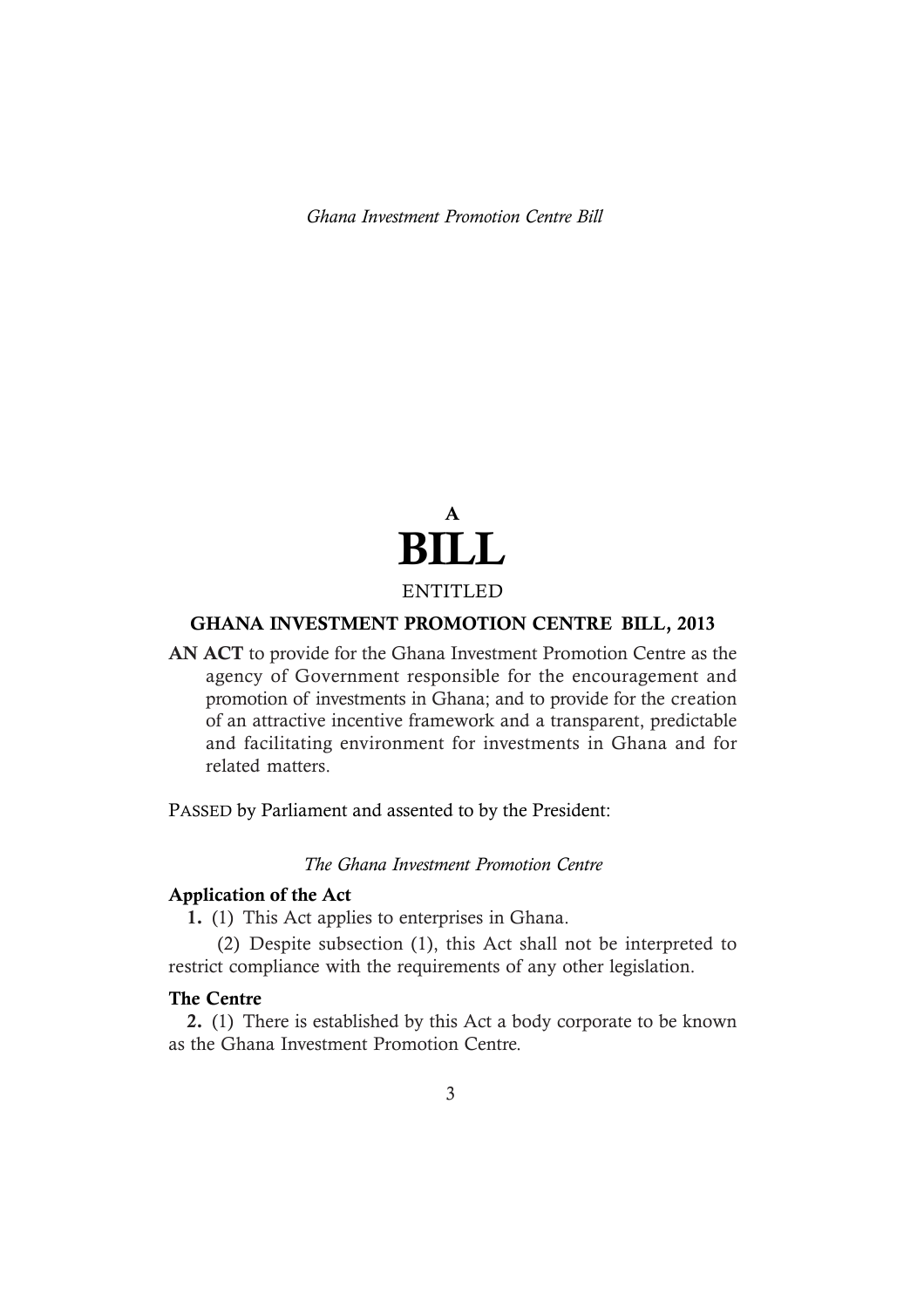(2) For the performance of its functions, the Centre may acquire and hold movable and immovable property, dispose of property and enter into a contract or any other transaction.

(3) Where there is a hindrance to the acquisition of property, the property may be acquired for the Centre under the State Lands Act, 1961 (Act 125) and the cost shall be borne by the Centre.

#### Object of the Centre

3. The object of the Centre is to

- *(a)* create an enhanced environment for investment and the development of the Ghanaian economy through investment; and
- *(b)* encourage, promote and facilitate investment in the country.

## Functions of the Centre

4. The Centre shall for the purposes of attaining its object, actively promote investments into and within Ghana, and shall

- *(a)* formulate investment promotion policies and plans, promotional incentives and marketing strategies to attract foreign and local investments in advanced technology industries and skill-intensive services which enjoy good export market prospects;
- *(b)* initiate and support measures that will enhance the investment climate in Ghana for both Ghanaian and non-Ghanaian enterprises;
- *(c)* initiate, organise and participate in promotional activities such as exhibitions, conferences and seminars for the stimulation of investments, to present Ghana as an ideal investment destination;
- *(d)* collect, collate, analyse and disseminate information about investment opportunities and sources of investment capital, incentives available to investors, the investment climate and advise upon request on the availability, choice or suitability of partners in joint venture projects;
- *(e)* register, monitor and keep records of all enterprises in Ghana;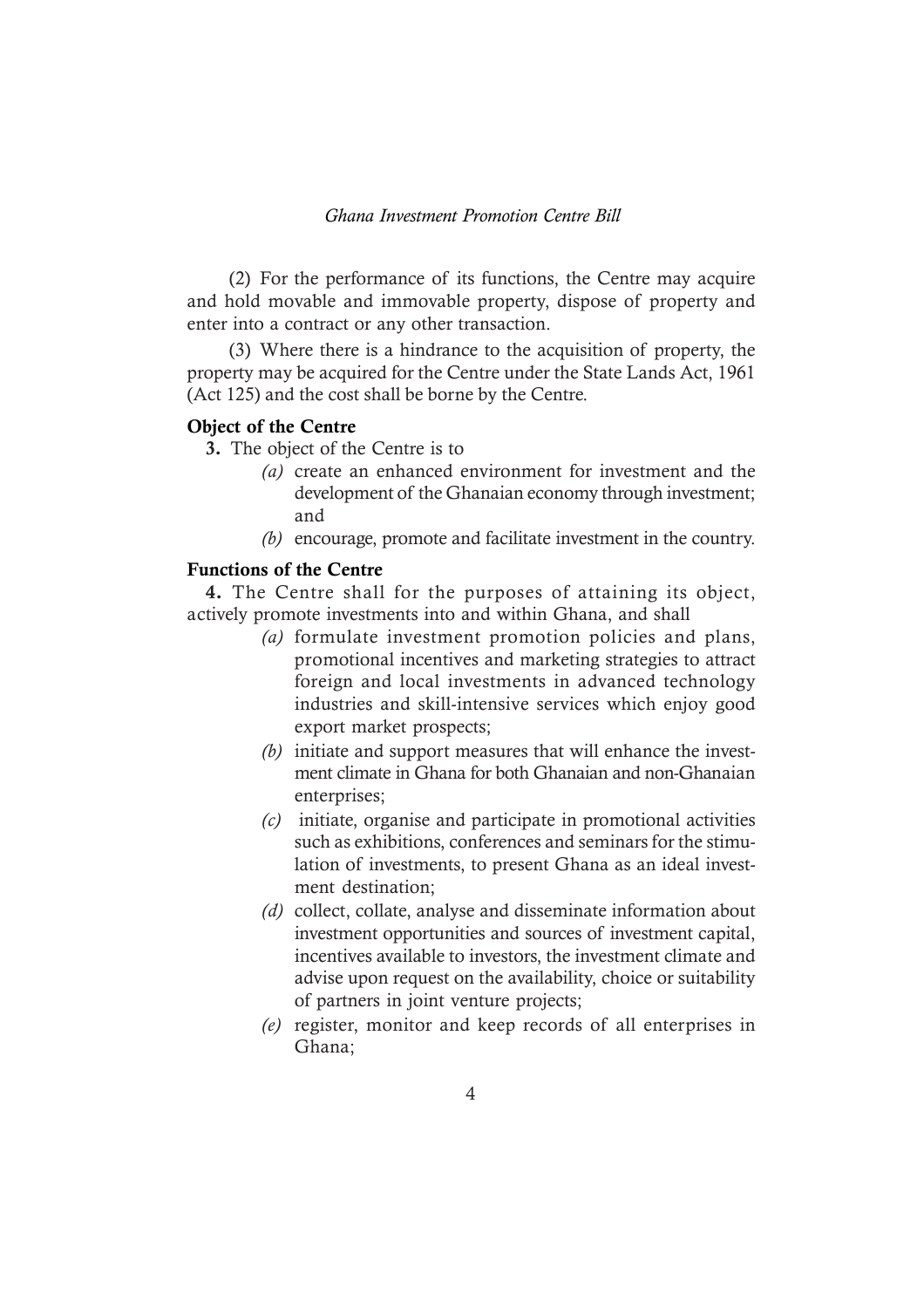- *(f)* register and keep records of all technology transfer agreements;
- *(g)* identify specific projects and prepare project profiles on investments and joint venture opportunities in Ghana and attract interested investors for participation in those projects;
- *(h)* bring about harmonisation in investment policy formulation through coordination of the activities of all other institutions and agencies; and
- *(i)* perform any other functions that are necessary for the attainment of the objects of this Act.

#### *Governance of the Centre*

## Board of directors of the Centre

- 5. (1) The governing body of the Centre is a Board consisting of *(a)* a chairperson;
	- *(b)* the Deputy Ministers responsible for
		- (i) Finance and Economic Planning;
		- (ii) Trade and Industry;
		- (iii) the Interior; and
		- (iv) Foreign Affairs and Regional Integration;
	- *(c)* the Chief Executive Officer of the Centre; and
	- *(d)* five other members, at least three of whom are persons appointed from outside the Public Service and at least two of whom are women.

(2) The chairperson and other members of the Board shall be appointed by the President in accordance with article 70.

(3) The President shall, in making the appointments under this section, have regard to the expertise, knowledge and experience of the person in matters relating to investments and private sector development.

(4) The Board shall provide policy guidance and give advice to ensure the proper and effective performance of the functions of the Centre.

(5) The Board may, in the implementation of the objects of the Centre

> *(a)* design, review, formulate and adopt a national strategy for promoting domestic and foreign investment;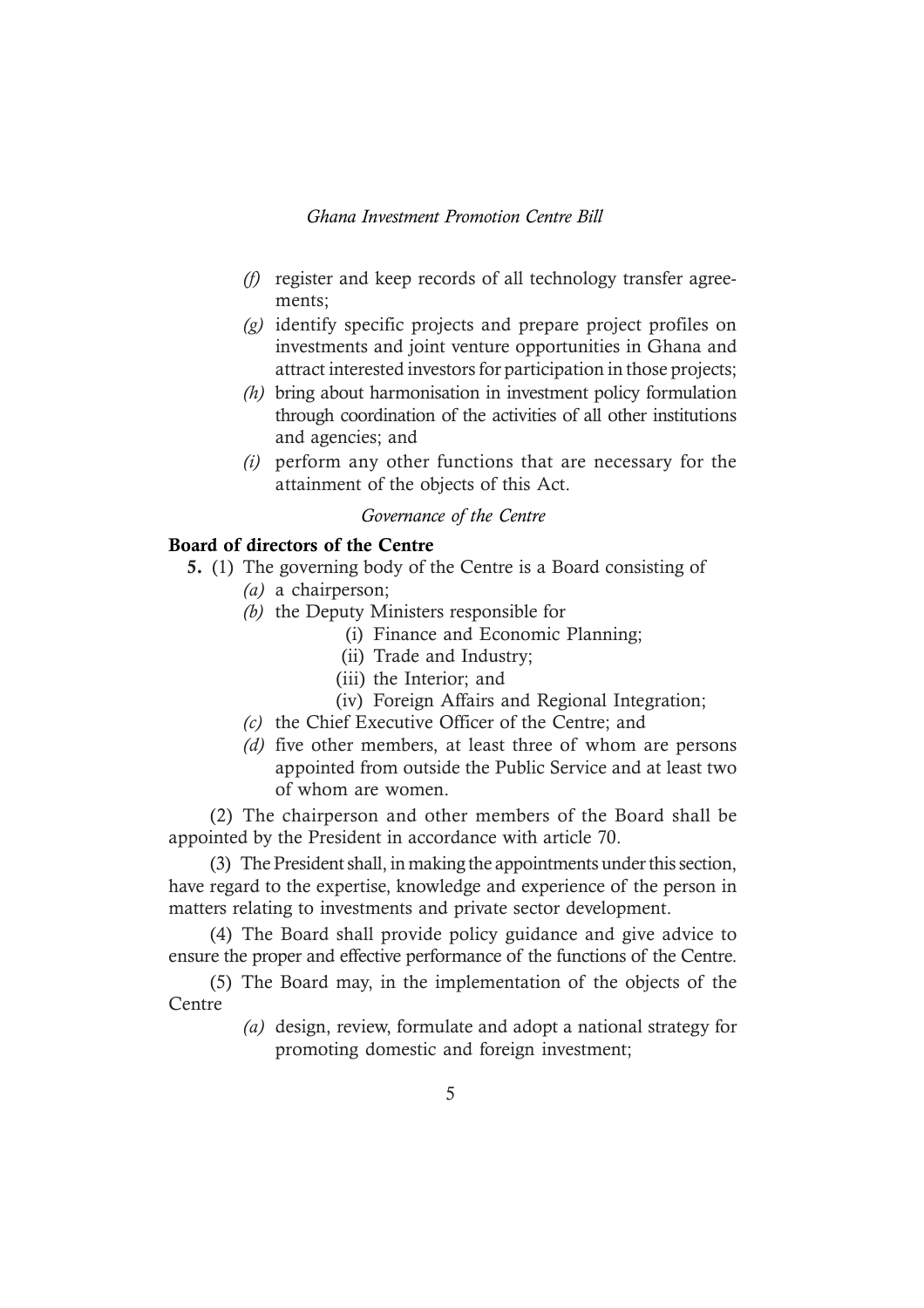- *(b)* approve the investment promotion operations and marketing plans which are proposed by the Chief Executive Officer for implementation by the Centre;
- *(c)* identify obstacles to investment in Ghana and make proposals and suggestions to the President on steps which should be taken to remove the obstacles and foster effective linkages between the appropriate institutions and agencies towards the removal of obstacles to investment; and
- *(d)* make recommendations to the President on the incentives for the promotion of investment and the eligibility criteria for the incentives and priority areas of investment.

#### Tenure of Board members

6. (1) A member of the Board shall hold office for a term of five years and is eligible for re-appointment for one term only.

(2) Subsection (1) does not apply to the Ministers and the Chief Executive Officer of the Centre.

(3) A member of the Board may at any time resign from office in writing addressed to the President.

(4) A member of the Board who is absent from three consecutive meetings of the Board without sufficient cause ceases to be a member of the Board.

(5) The President may by a letter addressed to a member revoke the appointment of that member.

(6) Where a member of the Board is, for a sufficient reason, unable to act as a member, the Minister shall determine whether the inability would result in the declaration of a vacancy.

(7) Where there is a vacancy

- *(a)* under subsection (3), (4), (5) or section 8 (2), or
- *(b)* as a result of a declaration under subsection (6), or
- *(c)* by reason of the death of a member,

the Minister shall notify the President of the vacancy and the President shall appoint a person to fill the vacancy.

#### Meetings of the Board

7. (1) The Board shall meet at least once every three months for the dispatch of business at the times and places determined by the chairperson.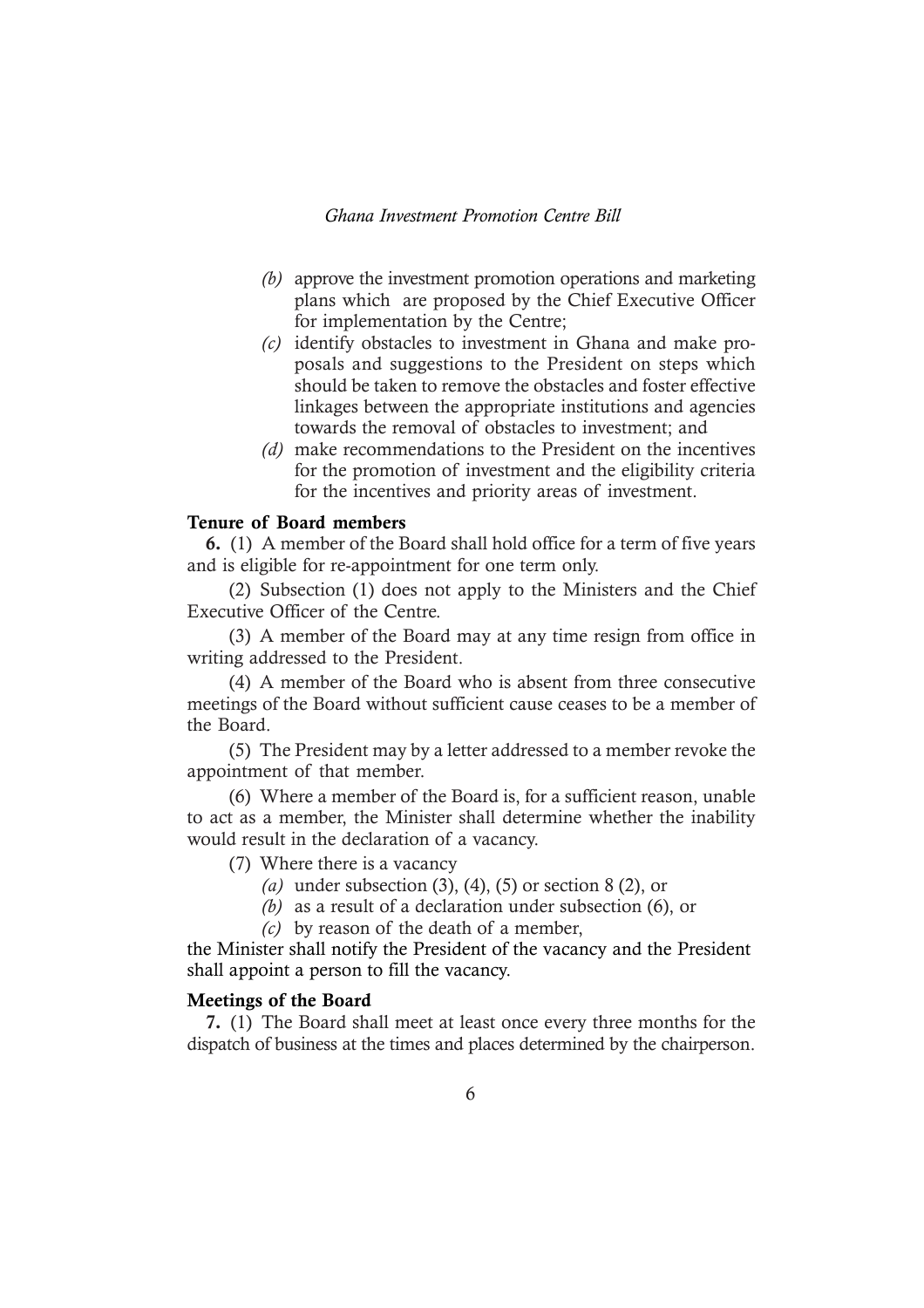(2) The chairperson shall at the request of not less than one-third of the membership of the Board, convene an extraordinary meeting of the Board at the place and time determined by the chairperson.

(3) The chairperson shall preside at meetings of the Board and in the absence of the chairperson, a member of the Board elected by the members present from among their number shall preside.

(4) The quorum for a meeting of the Board is six members including the Chief Executive Officer or any person acting as the Chief Executive Officer.

(5) Matters before the Board shall be decided by a majority of the members present and in the event of equality of votes, the person presiding shall have a casting vote.

(6) The Board may co-opt a person to attend a Board meeting but that person shall not vote on any matter before the Board for decision.

(7) Except as otherwise expressly provided by this Act, the Board shall determine the procedures for its meetings.

## Disclosure of interest

8. (1) A member of the Board who has an interest in a matter for consideration by the Board shall

- *(a)* disclose the nature of the interest and the disclosure shall form part of the record of the consideration of the matter; and
- *(b)* not participate in the deliberations of the Board in respect of that matter.

(2) A member ceases to be a member of the Board if that member has an interest in a matter before the Board and

- *(a)* fails to disclose that interest, or
- *(b)* participates in the deliberations on the matter.

#### Establishment of committees

9. (1) The Board may establish committees consisting of members of the Board or non-members or both to perform a function determined by the Board.

(2) Without limiting subsection (1), the Board shall have a committee to be known as the Technical Committee.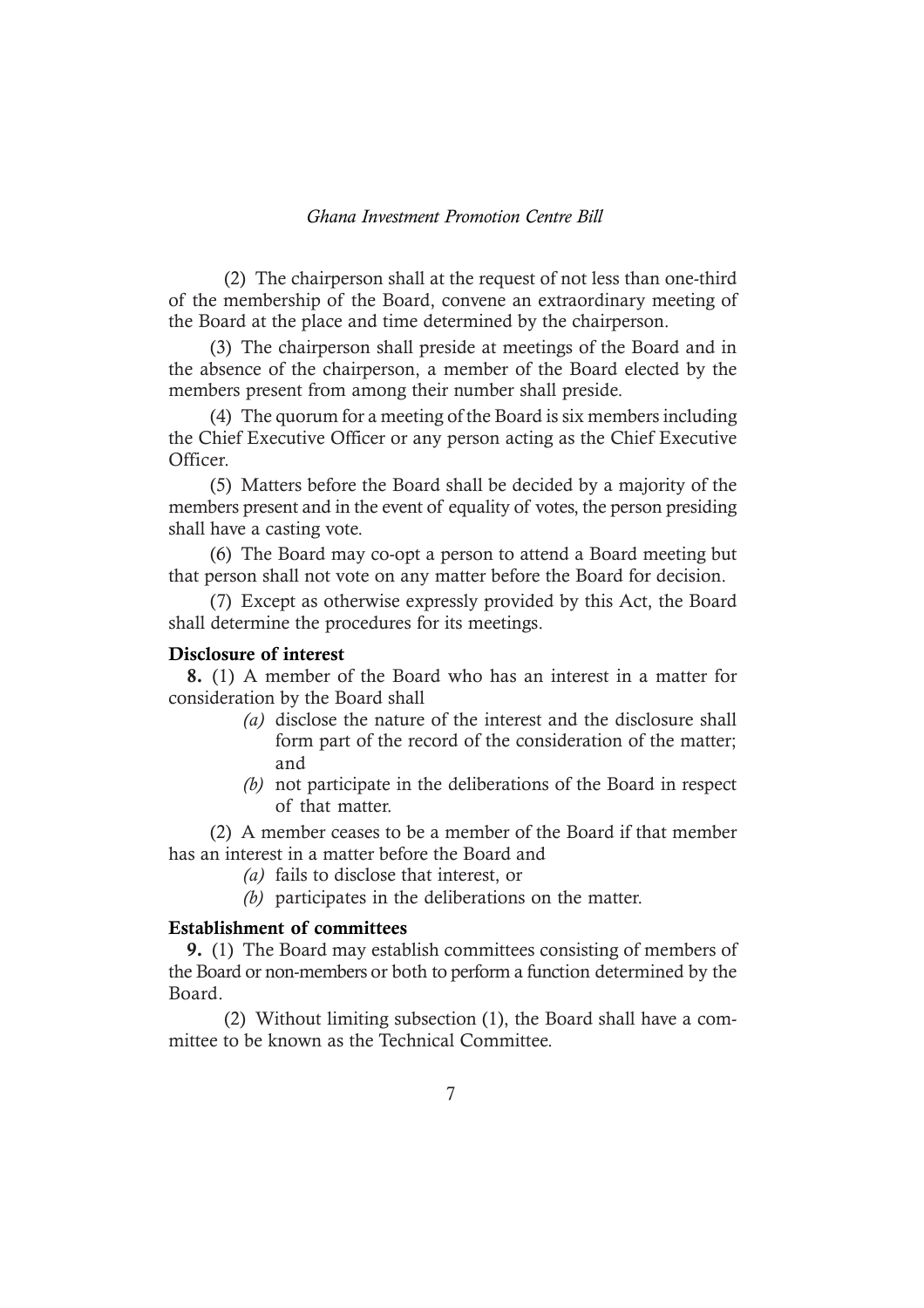#### Technical Committee

- 10. (1) The Technical Committee comprises
	- *(a)* two representatives of the Centre including the Chief Executive Officer;
	- *(b)* one representative, not below the rank of Director or analogous grade, of
		- (i) the Ministry of Finance and Economic Planning;
		- (ii) the Ghana Revenue Authority;
		- (iii) the Bank of Ghana;
		- (iv) Environmental Protection Agency;
		- (v) Ghana Ports and Harbours Authority;
		- (vi) National Communications Authority;
		- (vii) Registrar-General's Department;
		- (viii) the Lands Commission;
		- (ix) the Ghana Immigration Service;
	- *(c)* two representatives of the private sector nominated by private sector institutions and associations; and
	- *(d)* one representative each of utility service providers, institutions and agencies concerned with investment that the Board may determine.
	- (2) The Technical Committee shall
		- *(a)* advise on the process and procedures to facilitate the acquisition of permits and licences and obtaining exemptions and access to utility services;
		- *(b)* advise on the appropriate tax regimes for the enhancement of an enabling investment environment;
		- *(c)* provide feedback on practical experiences and assist in the resolution of the operational challenges of investors;
		- *(d)* provide technical information on the investment opportunities, regulations, and policies for the purpose of attracting and retaining foreign direct investment in Ghana; and
		- *(e)* perform any other function or activity that the Board may determine.

(3) A member of the Technical Committee other than the Chief Executive Officer shall hold office for a period of four years and is eligible for re-appointment but shall not be appointed for more than two terms.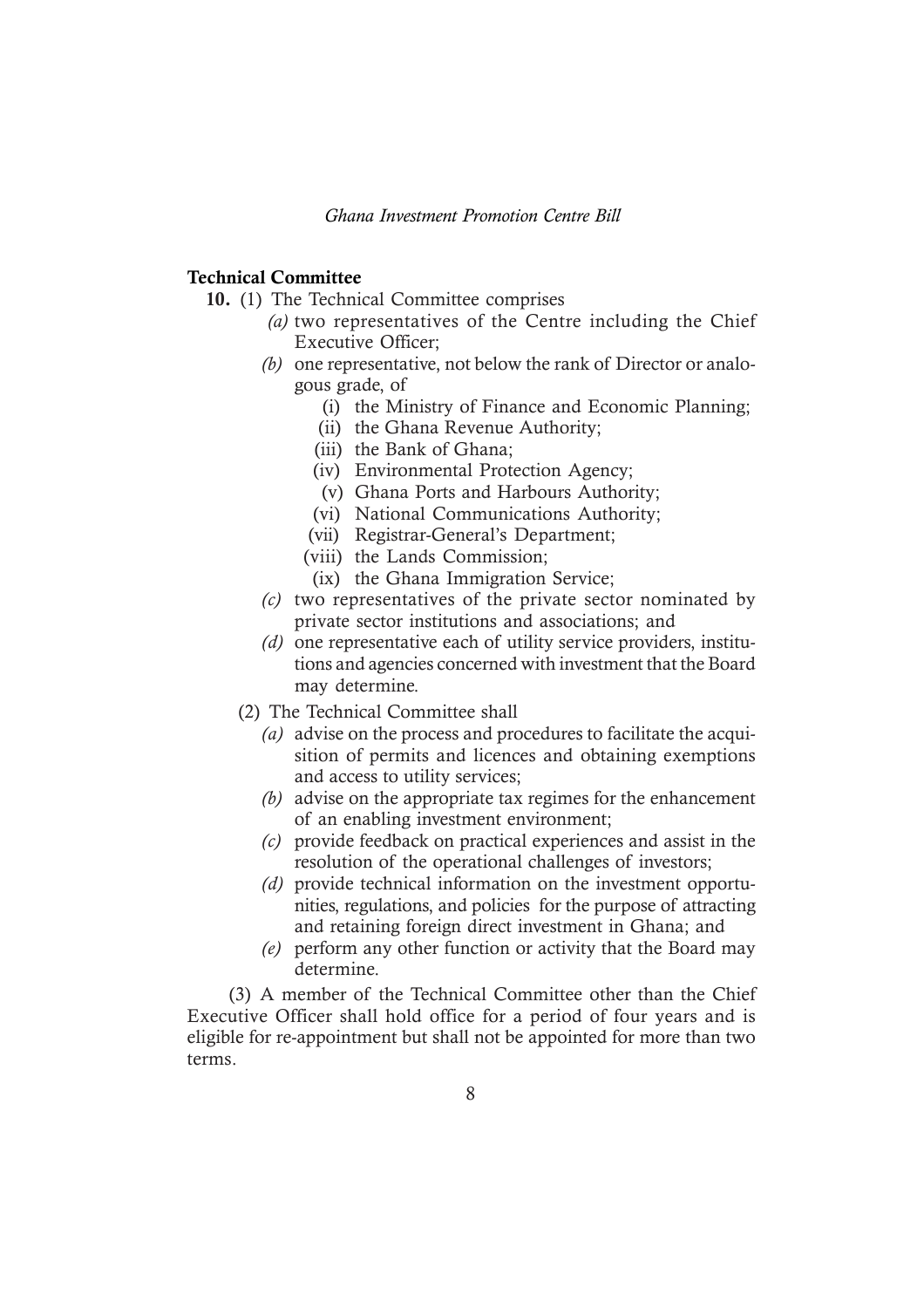(4) The Technical Committee shall hold its meetings on the dates and at the times and places that the Chief Executive Officer may determine, but shall meet at least once every three months.

(5) The Chief Executive Officer shall preside at meetings of the Technical Committee and in the absence of the Chief Executive Officer, the designated representative of the Chief Executive Officer shall preside.

(6) The Technical Committee may co-opt any person to attend a meeting of the Committee, except that a person who is co-opted shall not have a right to vote on any matter which is before the Committee for decision.

#### Allowances

11. Members of the Board and members of a committee of the Board shall be paid the allowances approved by the Minister in consultation with the Minister responsible for Finance.

#### Branch offices of the Centre

12. (1) The Board may establish branch offices of the Centre in places determined by the Board.

(2) A branch office of the Centre shall perform the functions of the Centre that the Board may direct.

#### Executive oversight

13. (1) The President has oversight responsibility for the Centre but may in writing direct a Minister to perform a function in connection with that responsibility.

 (2) The Minister may give directives to the Board on matters of policy and the Board shall comply.

#### *Administration, financial and miscellaneous matters*

#### Chief Executive Officer of the Centre

14. (1) The President shall in accordance with article 195 of the Constitution appoint for the Centre, a Chief Executive Officer.

(2) The Chief Executive Officer shall be a person who has appropriate qualifications, relevant experience and knowledge of the private sector, strong business orientation and proven experience in managing and motivating multidisciplinary teams of professionals.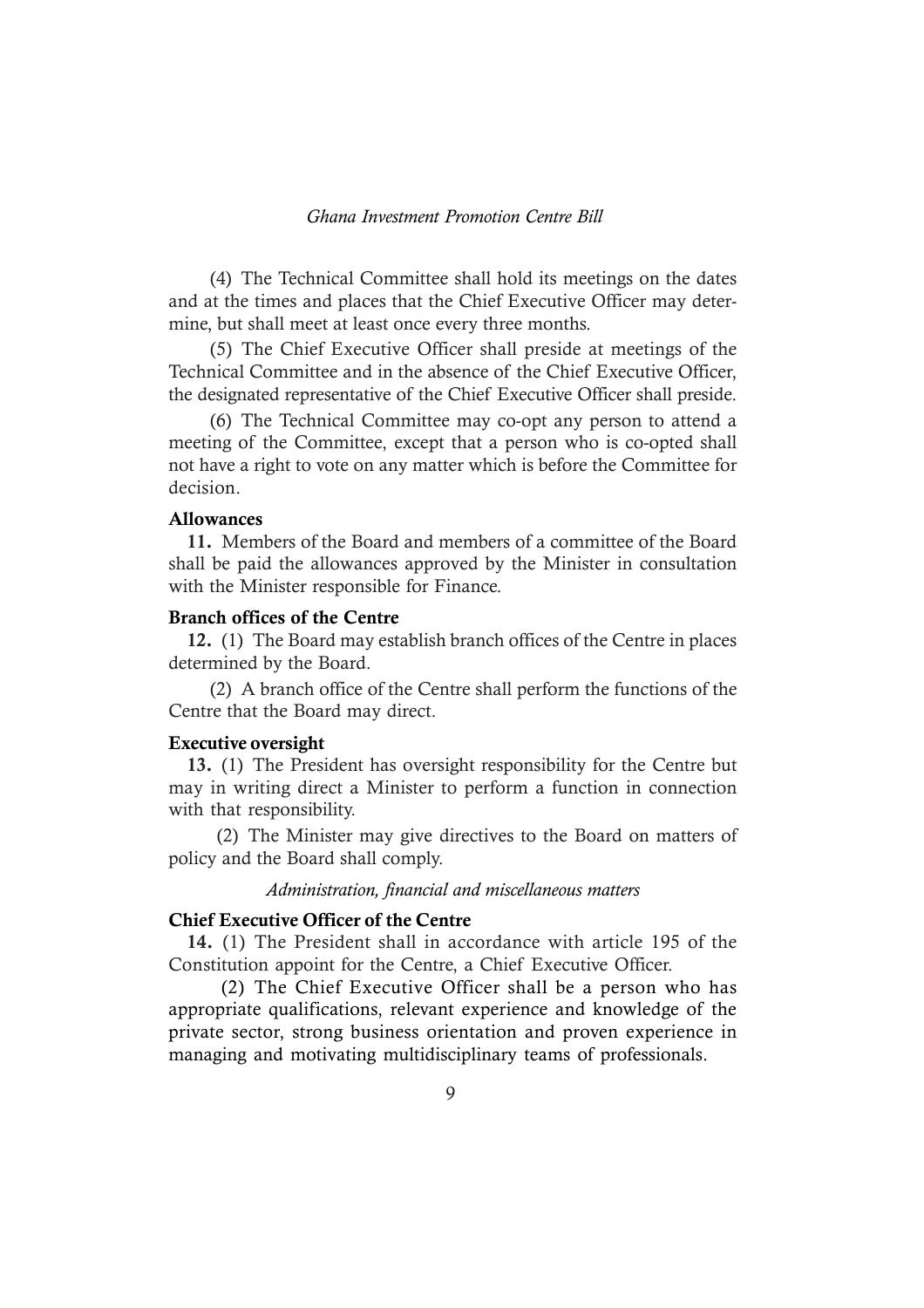(3) The Chief Executive Officer shall hold office on the terms and conditions specified in the letter of appointment.

## Functions of the Chief Executive Officer

- 15. The Chief Executive Officer
	- *(a)* is responsible for the day-to-day administration of the Centre and is answerable to the Board in the performance of the functions under this Act;
	- *(b)* shall perform any other functions determined by the Board; and
	- *(c)* may delegate a function to an officer but shall not be relieved from the ultimate responsibility for the performance of the delegated function.

### The Secretary and other staff of the Centre

16. (1) The Centre shall have an officer to be designated the Secretary who shall perform

- *(a)* the functions of keeping accurate records of proceedings and decisions of the Board; and
- *(b)* other functions that the Board or the Chief Executive Officer may direct.

(2) The Centre shall have offices and staff that are necessary for the proper and effective performance of its functions.

(3) The President shall in accordance with article 195 of the Constitution appoint the officers and staff of the Centre.

(4) Other public officers may be transferred or seconded to the Centre or may otherwise give assistance to the Centre.

(5) The Board may for the efficient discharge of the functions of the Centre engage consultants and advisers that it considers necessary on terms and conditions that the Board considers necessary.

## Divisions of the Centre

17. The Board may, on the recommendations of the Chief Executive Officer, create Divisions of the Centre that the Board considers necessary for the efficient discharge of the functions of the Centre.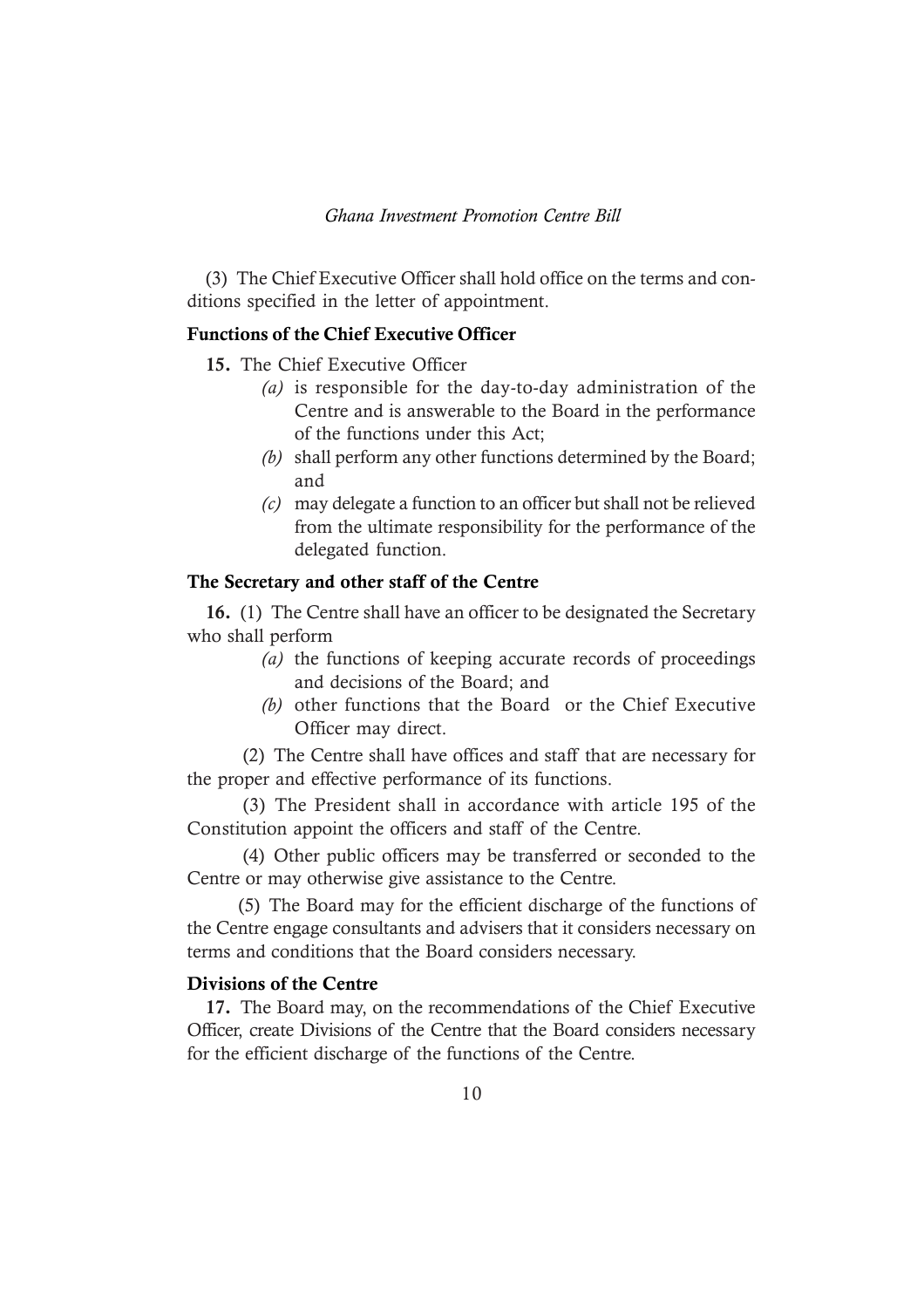#### Relationship of the Centre with other public authorities

18. Government departments, agencies and other public authorities shall co-operate with the Centre in the performance of its functions under this Act.

#### Expenses and funds of the Centre

19. (1) The funds of the Centre include

- *(a)* moneys approved by Parliament;
- *(b)* fees and charges that accrue to the Centre in the performance of its functions;
- *(c)* donations, grants and gifts; and
- *(d)* any other moneys that are approved by the Minister responsible for Finance.

(2) Moneys received by the Centre shall be paid into a bank account determined by the Board with the approval of the Controller and Accountant-General.

(3) The Board may invest as it considers fit any moneys of the Centre that are not required for immediate use in accordance with the applicable legislation.

## Accounts and audit of the Centre

20. (1) The Centre shall keep books of account and proper records in relation to them in the form approved by the Auditor-General.

(2) The Board shall submit the accounts of the Centre to the Auditor-General for audit within six months after the end of the financial year.

(3) The Auditor-General shall not later than three months after the receipt of the accounts, audit the accounts and forward a copy of the audit report to the Minister.

(4) The financial year of the Centre is the same as the financial year of the Government.

#### Annual report

21. (1) The Board shall submit to the President through the Minister, within two months after the receipt of the auditor's report, a report on the accounts, activities and operations of the Centre during the preceding year.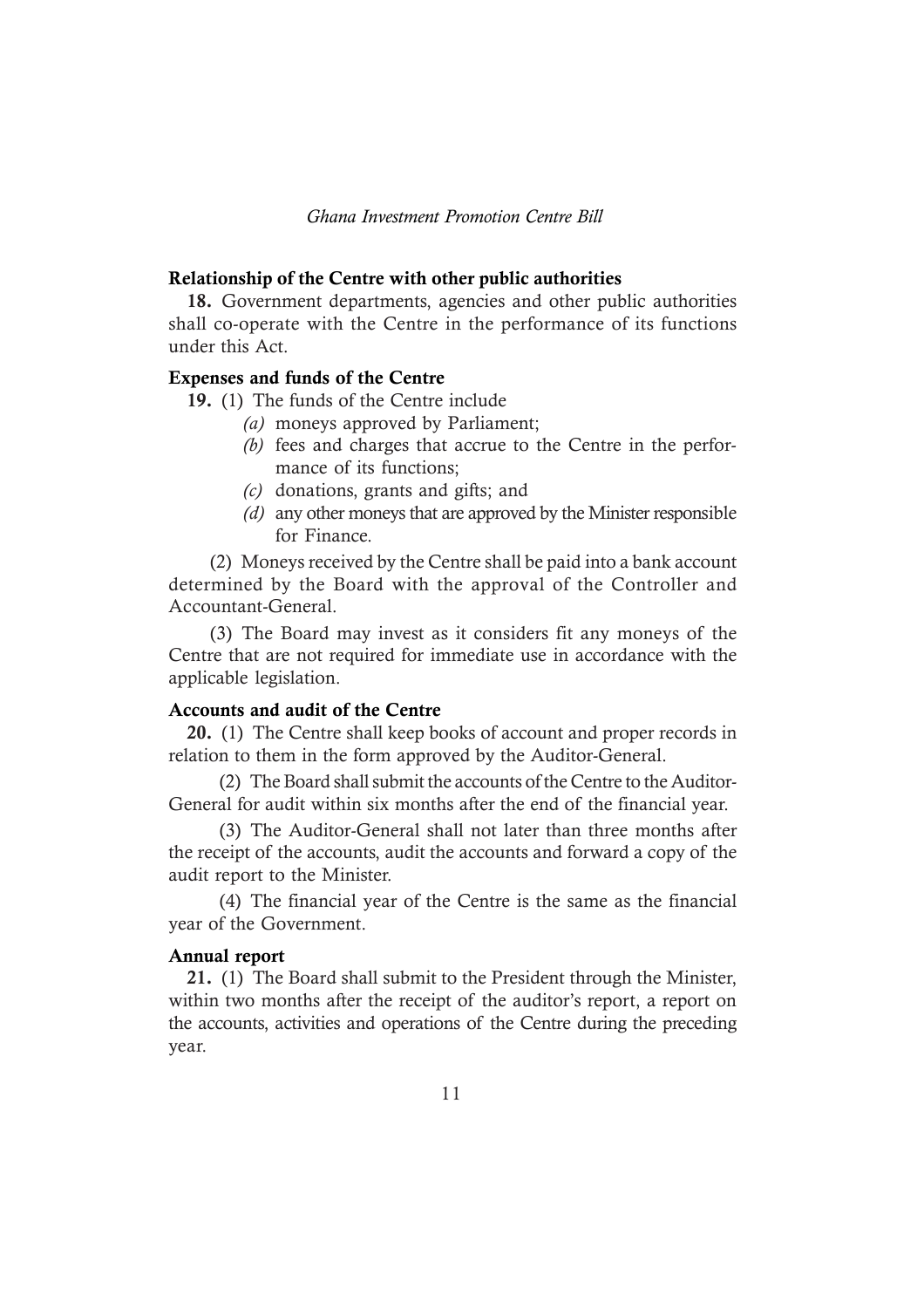- (2) The annual report of the Centre shall include
	- *(a)* a copy of the audited accounts of the Centre together with the Auditor-General's report on the audited accounts and any further information that the Board considers appropriate; and
	- *(b)* any other information that the President may request.

 (3) The President shall, through a Minister designated for the purpose, present to Parliament the report on the activities and operations of the Centre.

#### Establishment of enterprises

22. A person who intends to establish an enterprise for the purposes of this Act shall incorporate or register the enterprise in accordance with the Companies Act, 1963 (Act 179) and other laws that are relevant to the establishment of the enterprise.

## Registration of enterprises with the Centre

23. (1) An enterprise in which foreign participation is permitted under this Act shall after its incorporation or registration and before commencement of operations be registered with the Centre.

(2) The Centre shall within five working days from the date of receipt of a completed registration form register the enterprise if the Centre is satisfied that

- (a) all the relevant documents for registration are in order;
- *(b)* the minimum foreign equity capital requirement has been complied with; and
- *(c)* the fees required for registration has been paid.

(3) An enterprise in which foreign participation is permitted under this Act shall renew its registration with the Centre every two years.

#### Registration of wholly owned Ghanaian enterprises with the Centre

24. (1) An enterprise which is wholly owned by a Ghanaian

- *(a)* may after being incorporated or registered be registered with the Centre; and
- *(b)* shall after being registered with the Centre be entitled to the benefits and incentives set out in this Act.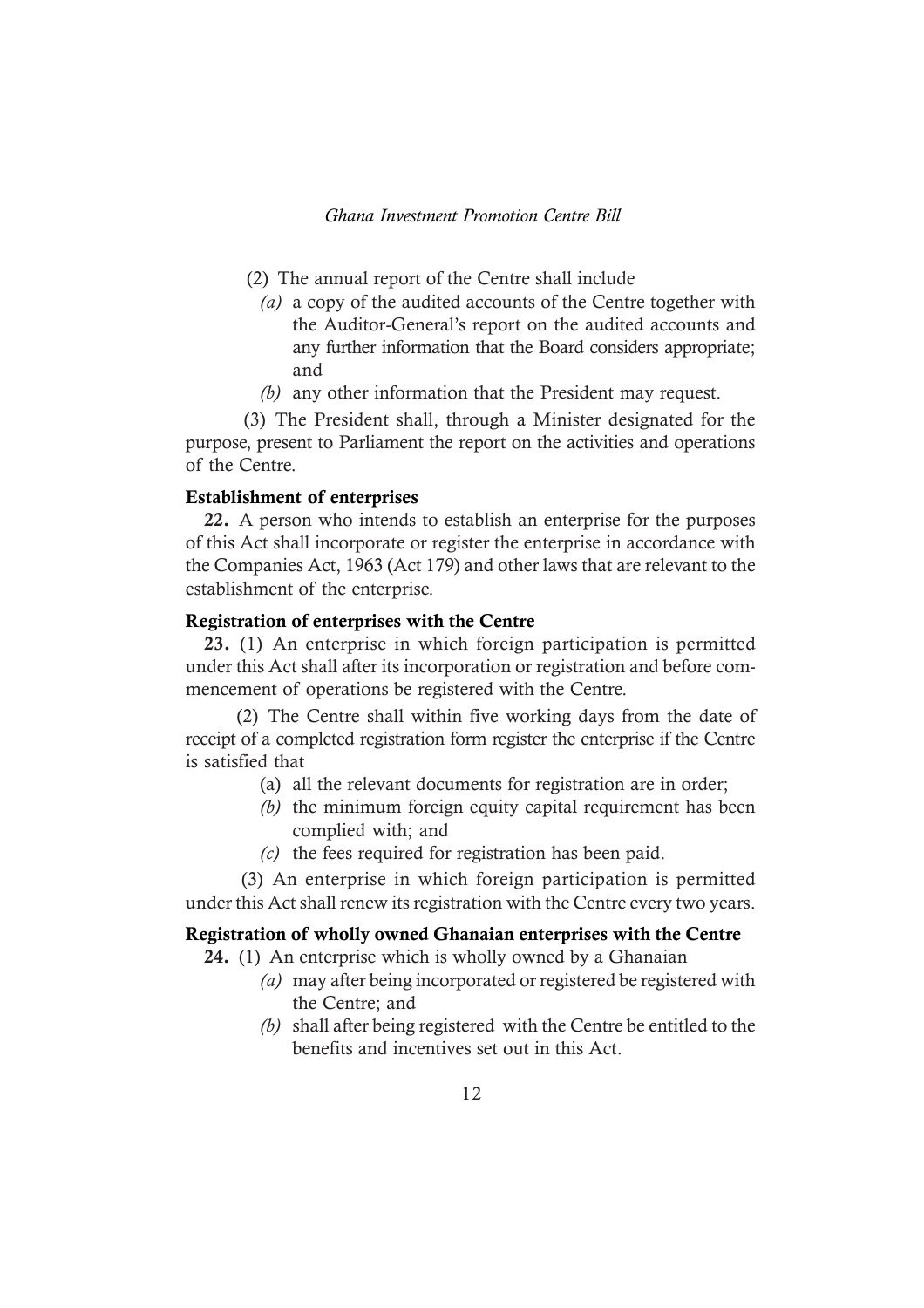#### Benefits and incentives

25. (1) An enterprise registered by the Centre is entitled to the benefits and incentives that are applicable to an enterprise of a similar nature under the Internal Revenue Act, 2000 (Act 592), Value Added Tax Act, 1998, (Act 546) and under, Chapters 82,84,85 and 98 of the Customs Harmonised Commodity and Tariff Code Schedule to the Customs, Excise and Preventive Service Act, 1993 (P.N.D.C.L. 330) and any other relevant law.

 (2) An enterprise whose plant, machinery, equipment or parts of the plant, machinery or equipment are not zero-rated under the Customs Harmonised Commodity and Tariff Code Schedule to the Customs, Excise and Preventive Service Act, 1993 (PNDCL 33O) may submit an application for exemption from import duties and related charges on the plant, machinery or equipment or the parts of the plant, machinery or equipment to the Centre for onward submission to the Minister responsible for Finance.

(3) The Centre shall before submitting a request for exemption to the Minister responsible for Finance determine whether the request will facilitate changes in technology and promote the specialised use of machinery, equipment or other items necessary for the establishment and operation of the enterprise.

(4) For the purpose of promoting identified strategic or major investments, the Board may with the approval of the President and in consultation with appropriate government agencies that the Board may determine

- *(a)* specify priority areas of investment and their applicable benefits and incentives; and
- *(b)* negotiate specific incentive packages for strategic investments in addition to the incentives available to any enterprise under the tax, customs and other laws referred to in subsection (1).

(5) The Board shall publish

*(a)* in the *Gazette* and on its website the criteria for determining what constitutes strategic investments and shall designate an investment that satisfies the criteria, as strategic investment; and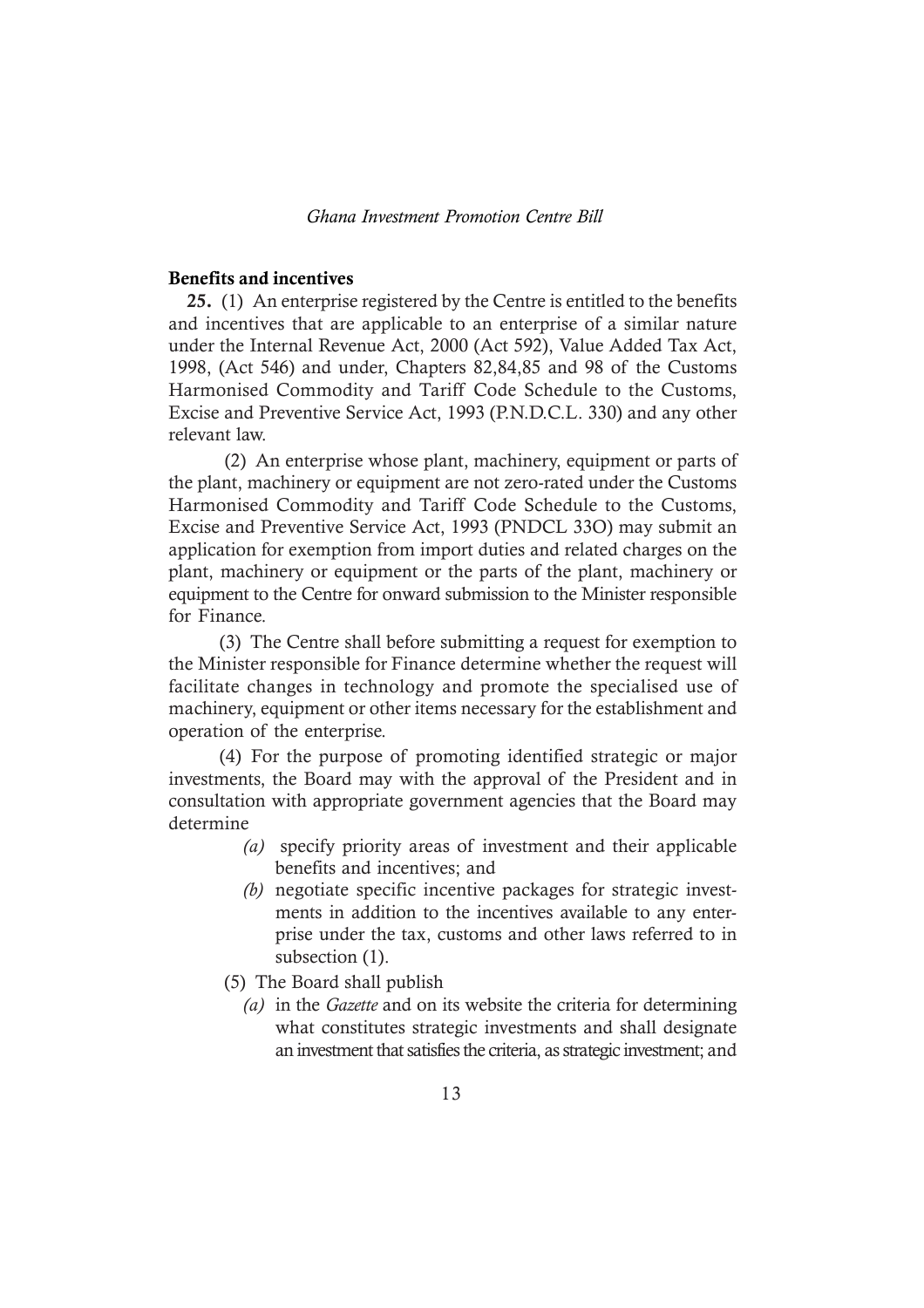*(b)* the details of special incentives awarded through negotiation under this section.

#### *Entry, admission, and protection of investment*

## Activities reserved for Ghanaians and Ghanaian owned enterprises

26. (1) A person who is not a citizen or an enterprise which is not wholly owned by citizens shall not invest or participate in

- *(a)* the sale of goods or provision of services in a market, petty trading or hawking or selling of goods in a stall at any place;
- *(b)* the operation of taxi or car hire service in an enterprise that has a fleet of not more than twenty-five vehicles;
- *(c)* the operation of a beauty salon or a barber shop; and
- *(d)* the printing of recharge scratch cards for the use of subscribers of mobile telecommunication services.

 (2) The Minister in consultation with the Board may by legislative instrument amend the list of enterprises reserved for citizens and enterprises wholly owned by citizens.

## Enterprises eligible for foreign participation and minimum foreign capital requirement

27. (1) A person who is not a citizen may participate in an enterprise other than an enterprise specified in section 26 if that person,

- *(a)* in the case of a joint enterprise with a partner who is a citizen, invests a foreign capital of not less than fifty thousand United States Dollars in cash or capital goods relevant to the investment or a combination of both by way of equity participation and the partner who is a citizen does not have less than thirty percent equity participation in the joint enterprise; or
- *(b)* where the enterprise is wholly owned by that person, invests a foreign capital of not less than two hundred thousand United States Dollars in cash or capital goods relevant to the investment or a combination of both by way of equity capital in the enterprise.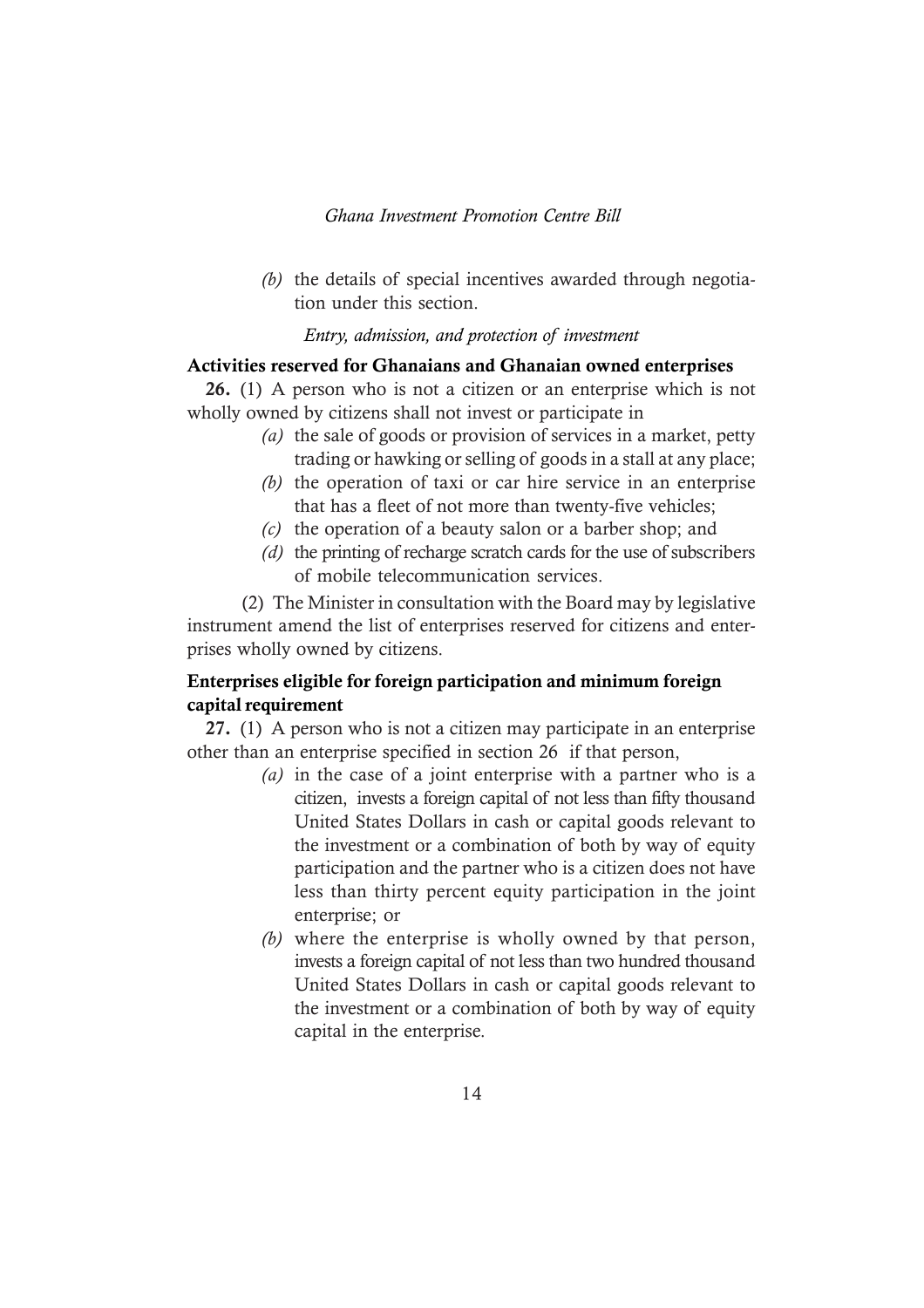(2) Despite subsection (1), a trading enterprise that is principally engaged in the purchase and sale of goods shall not be wholly owned by a person who is not a citizen but shall operate by way of a joint venture with a partner who is a citizen.

(3) A partner who is a citizen in an enterprise referred to in subsection (2) shall

- *(a)* have not less than thirty percent equity participation in the joint enterprise; and
- *(b)* not transfer the equity participation to a person who is not a citizen.

(4) A person who is not a citizen but who engages in an enterprise referred to in subsection (2) shall invest in that enterprise, not less than one million United States Dollars in cash or goods relevant to the investment or a combination of both by way of equity capital.

(5) An enterprise referred to in subsection (2) shall employ at least ten skilled Ghanaians.

(6) For the purposes of this section "trading" includes the purchasing and selling of imported goods and services.

## Export trading and other enterprises exempted

28. (1) The minimum capital requirement specified in section 27 does not apply to

- *(a)* portfolio investments; or
- *(b)* an enterprise set up solely for export trading and manufacturing.

(2) For the purpose of this section, "export trading" includes export of goods or produce that originate from Ghana.

#### *Investment guarantees*

#### Prohibition against discrimination

29. Unless specifically provided for under an applicable legislation

*(a)* a foreign investor, employer or worker, shall enjoy the same rights and be subject to the same duties and obligations applicable to citizens;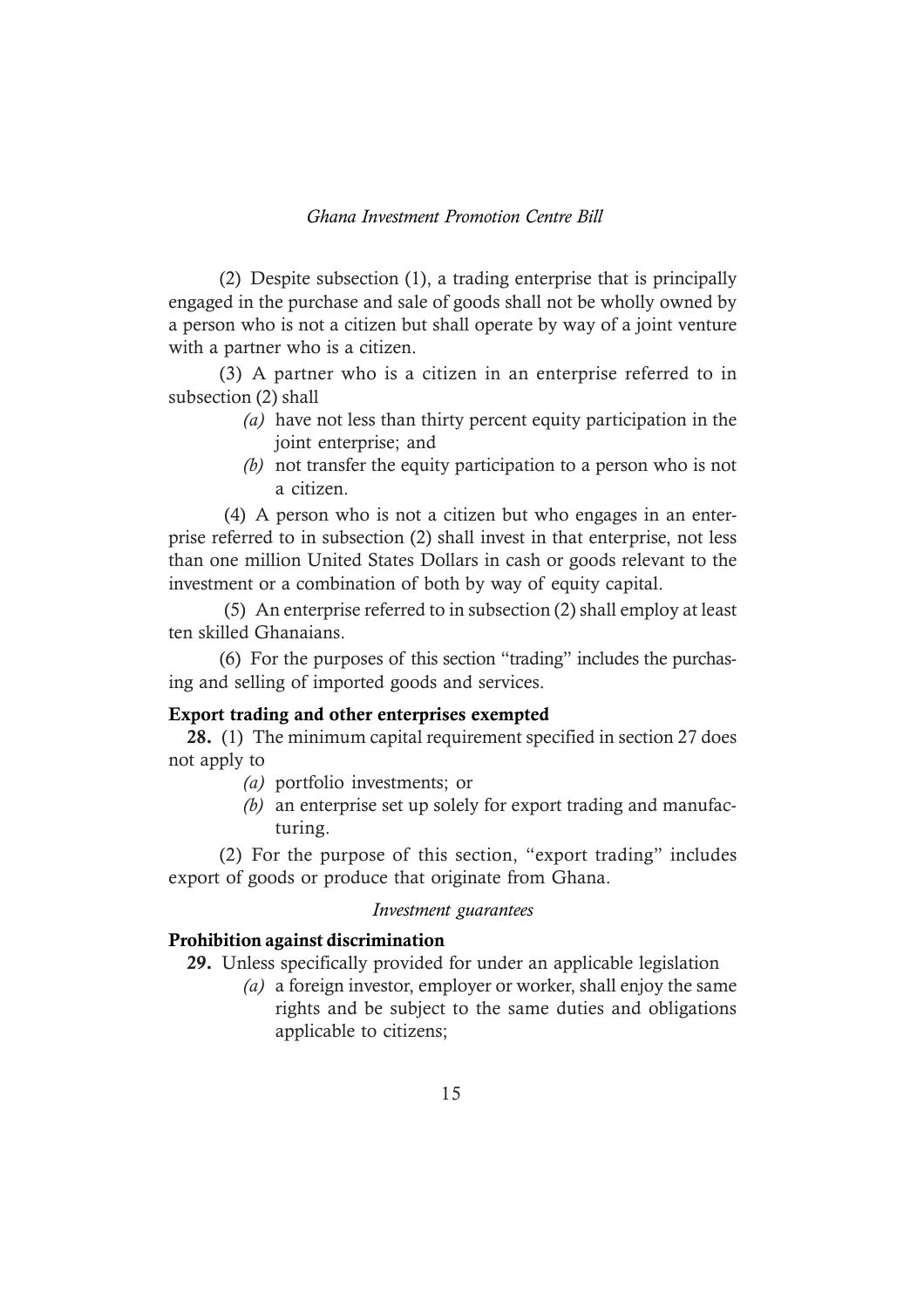- *(b)* the Centre, an official agency, or any other legal representative of the Centre shall not discriminate against an investor from a particular country or give special treatment to a prospective foreign investor based on that investor's country of origin or nationality;
- *(c)* a foreign investor is subject to the same laws that apply to domestic enterprises, particularly in relation to
	- (i) licences or other permits that are required of enterprises for conducting specific business activities;
	- (ii) maintenance of business books and records in accordance with the recognised accounting standards;
	- (iii) insurance requirements that apply to similar enterprises; and
	- (iv) taxes required to be paid by enterprises which engage in similar activity.

## Guarantee against expropriation

30. (1) Subject to the Constitution, any other relevant law and subsections (2) and (3)

- *(a)* an enterprise shall not be nationalised or expropriated by Government; and
- *(b)* a person who owns, whether wholly or in part, the capital of an enterprise shall not be compelled by law to cede that person's capital to another person.

(2) The Republic shall not acquire an enterprise to which this Act applies unless the acquisition is in the national interest or for a public purpose and the acquisition is done under a law which makes provision for

- *(a)* payment of fair and adequate compensation; and
- *(b)* a right of access to the High Court for the determination of the investor's interest or right and the amount of compensation to which the investor is entitled.

 (3) Compensation payable under this section shall be paid without undue delay and authorisation shall be granted for the repatriation of the compensation in convertible currency, where applicable.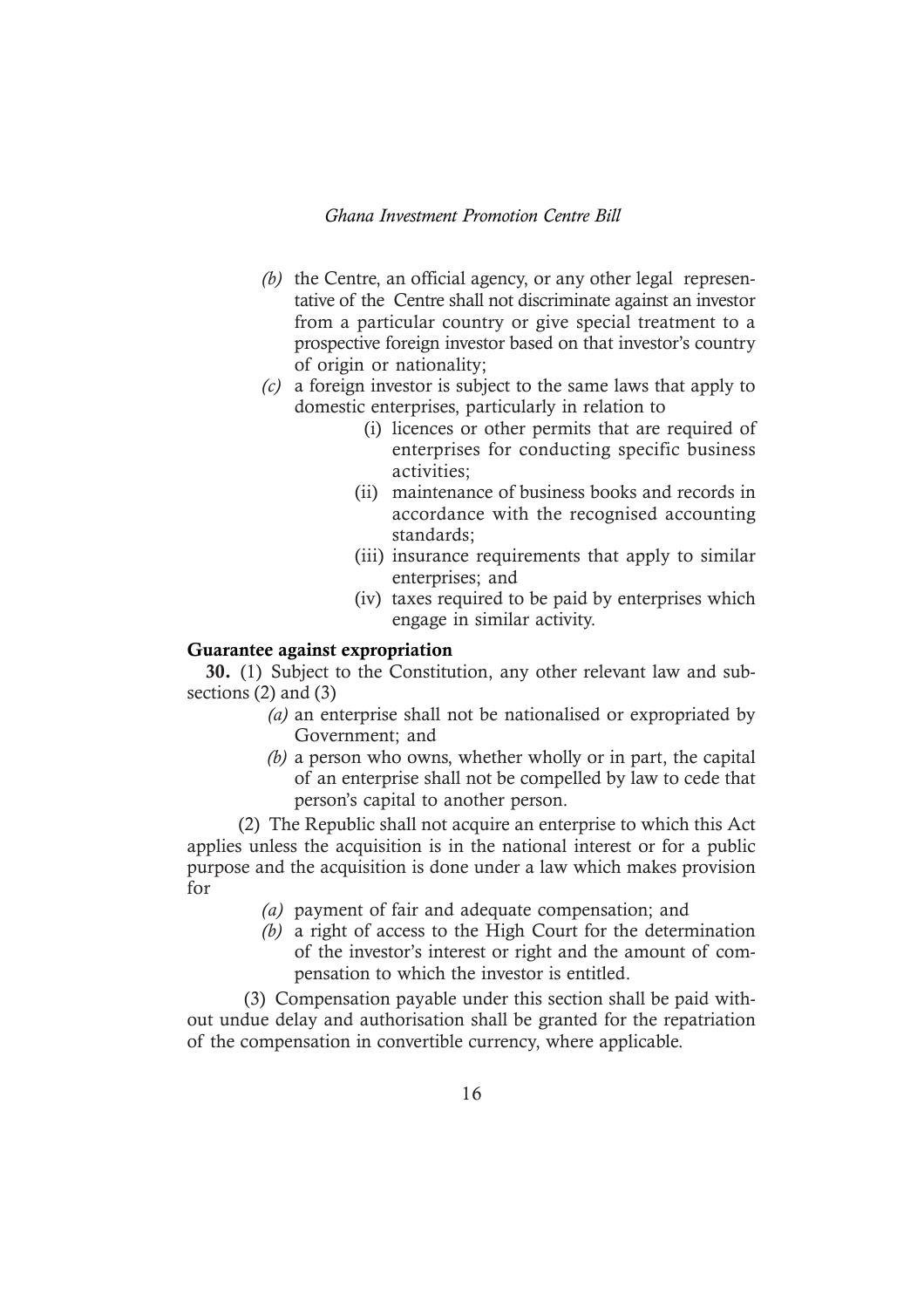## Investment guarantees, transfer of capital, profits and dividends and personal remittances

31. (1) Subject to this section and the Foreign Exchange Act, 2006 (Act 723) and the Regulations and Notices issued under the Foreign Exchange Act, an enterprise shall, through an authorised dealer bank be guaranteed unconditional transferability in freely convertible currency of

- *(a)* dividends or net profits attributable to the investment made in the enterprise;
- *(b)* payments in respect of loan servicing where a foreign loan has been obtained;
- *(c)* fees and charges in respect of a technology transfer agreement registered under this Act; and
- *(d)* the remittance of proceeds, net of all taxes and other obligations, in the event of sale or liquidation of the enterprise or any interest attributable to the investment in the enterprise.

(2) An expatriate person employed or engaged in an enterprise may, subject to the fulfilment of all tax obligations make remittances which do not exceed the basic net salary of that person.

#### Dispute resolution procedures

32. (1) Where a dispute arises between a foreign investor and the Government in respect of an enterprise, effort shall be made through mutual discussion to reach an amicable settlement.

(2) A dispute between a foreign investor and the Government in respect of an enterprise to which this Act applies which is not amicably settled through mutual discussions within six months may be submitted at the option of the aggrieved party to arbitration as follows:

- *(a)* in accordance with the rules of procedure for arbitration of the United Nations Commission of International Trade Law; or
- *(b)* in the case of a foreign investor, within the framework of any bilateral or multilateral agreement on investment protection to which the Government and the country of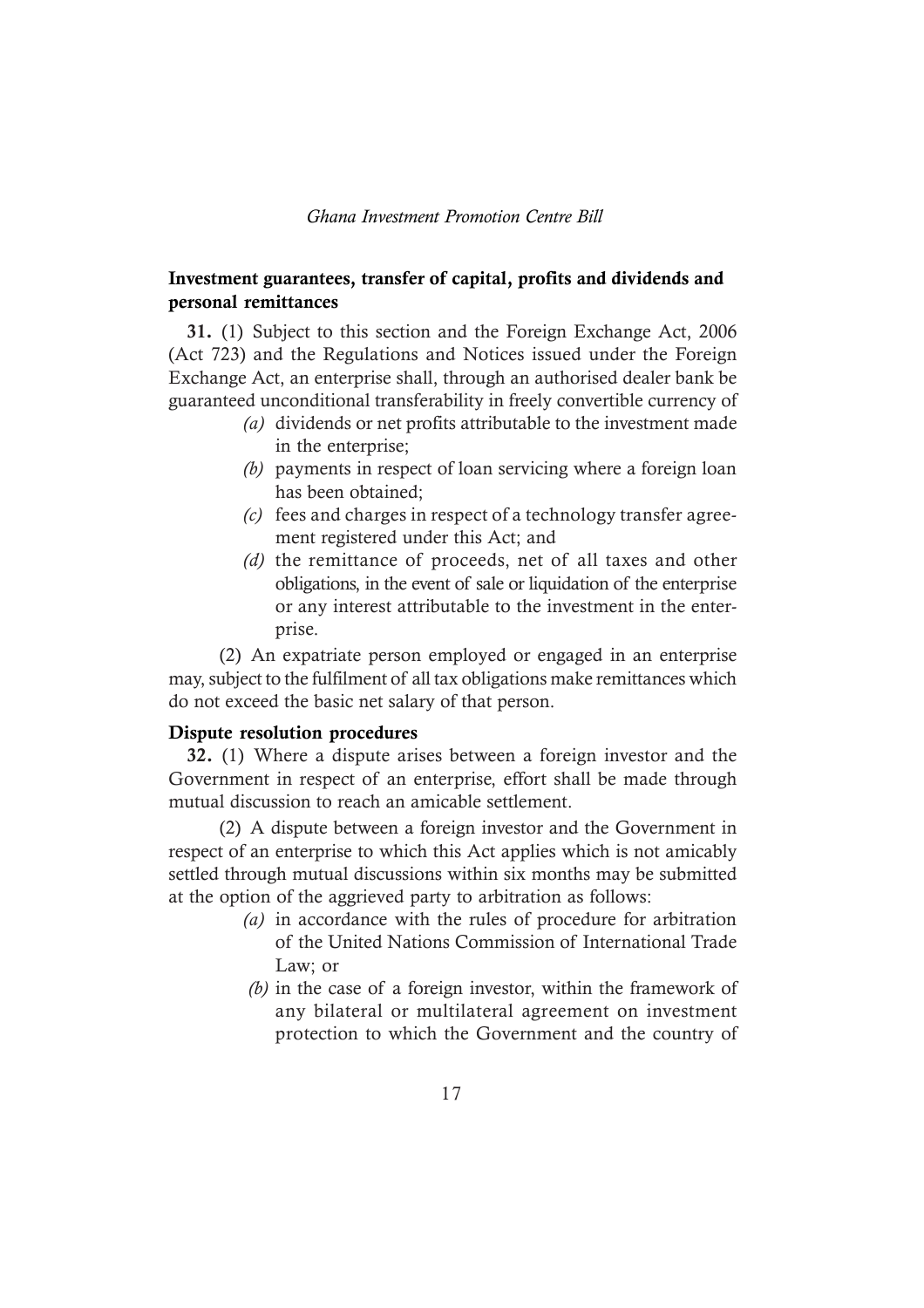which the investor is a national are parties; or

*(c)* in accordance with any other national or international machinery for the settlement of investment dispute agreed to by the parties.

(3) Where in respect of a dispute, there is disagreement between the investor and the Government as to the method of dispute settlement to be adopted, unless there is any arbitration agreement to the contrary, the method of dispute settlement shall be mediation under the Alternative Dispute Resolution Act, 2010 (Act 798).

## *Expatriate labour and employment*

#### Labour and employment

33. (1) An enterprise registered under this Act shall abide by the applicable labour legislation.

(2) Labour relations between an enterprise owned by an investor and the employees of the enterprise may be regulated by agreements made between the enterprise and the employees, but the agreements shall not establish standards lower than the mandatory requirements under the laws of Ghana.

 (3) Subject to this Act and any other applicable legislation, an investor may employ

- *(a)* persons of any nationality to positions of management for the purpose of the conduct of investments and business activities; and
- *(b)* non-managerial staff of any nationality, but a citizen of similar qualification and experience shall have the first option.

#### Automatic expatriate quotas

34. (1) An enterprise which has a paid up capital of

*(a)* not less than

 (i) fifty thousand United States dollars and not more than two hundred and fifty thousand United States Dollars is entitled to an automatic expatriate quota of one person;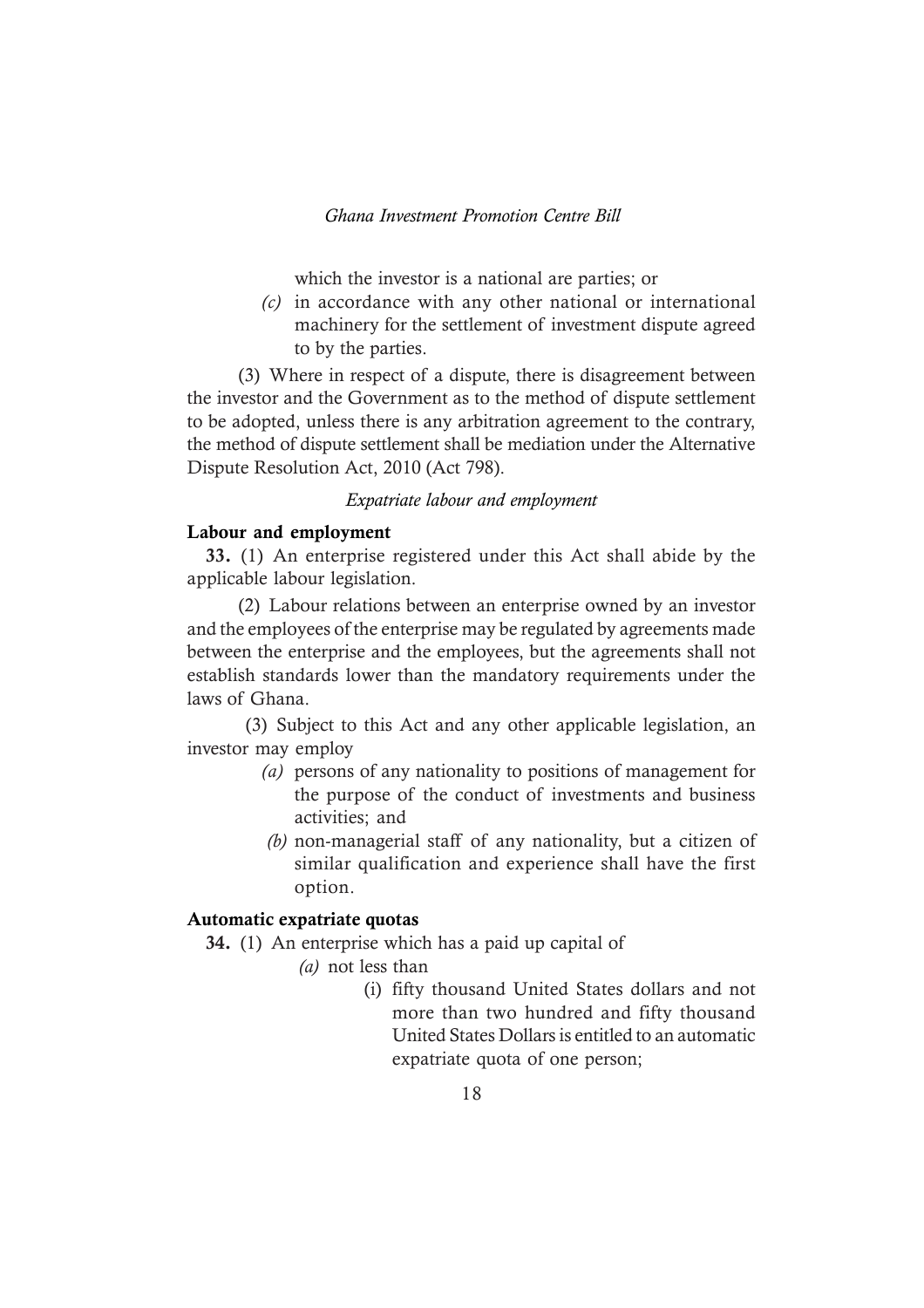- (ii) two hundred and fifty thousand United States dollars and not more than five hundred thousand United States Dollars is entitled to an automatic expatriate quota of two persons;
- (iii) five hundred thousand United States Dollars and not more than seven hundred thousand United States Dollars is entitled to an automatic expatriate quota of three persons; and
- *(b)* more than seven hundred thousand United States Dollars is entitled to an automatic expatriate quota of four persons.

(2) An enterprise that intends to employ an expatriate shall apply to the Centre for facilitation of the employment and the application shall specify the number of expatriates to be employed, in accordance with the quotas specified in subsection (1).

(3) The application shall be decided on by the Centre on the advice of the Ghana Immigration Service in consultation with the regulator of the relevant sector.

(4) Despite subsection (1), the Immigration Service may refuse to grant a visa to an expatriate to whom a quota relates, if the Immigration Service has sufficient reason to believe that that expatriate is not a desirable person who should be permitted to enter the country.

#### Assistance to enterprises

35. The Centre shall provide to an enterprise any assistance and guidance that the enterprise requires and act as a facilitator between the enterprise and relevant government departments, agencies and other public authorities.

#### Technology Transfer Agreements

36. (1) An enterprise may enter into a technology transfer agreement that the enterprise considers appropriate for the enterprise.

(2) A technology transfer agreement entered into under subsection (1) shall be registered with the Centre.

(3) The Centre shall maintain a record of technology transfer agreements.

- (4) The Centre on the receipt of a technology transfer agreement *(a)* intended for registration shall review the agreement; and
	- *(b)* shall on registration of the agreement, monitor and ensure compliance with the terms and conditions of the agreement.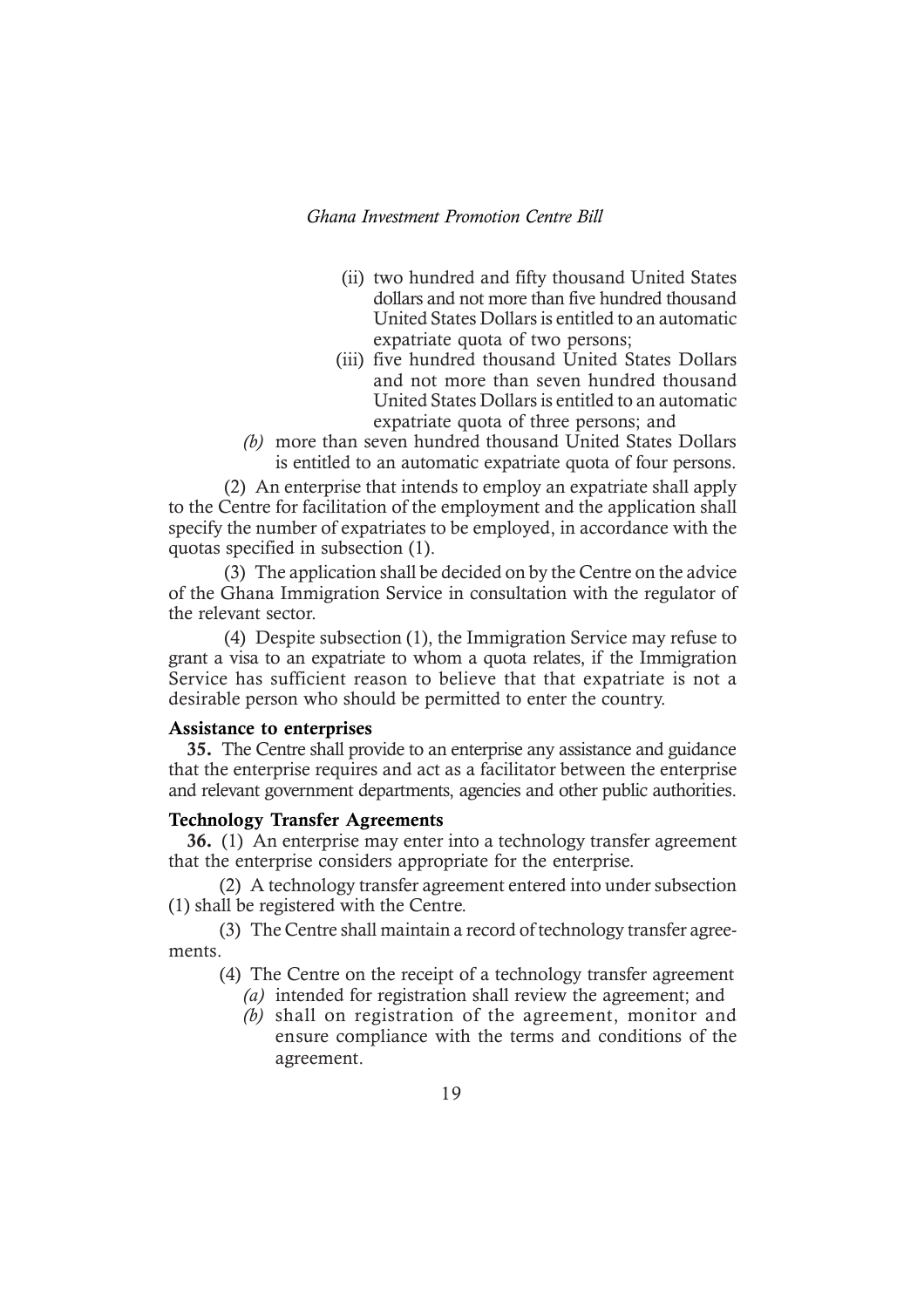(5) A technology transfer agreement registered under this Act comes into force on the date of the registration.

(6) A technology transfer agreement may be renewed without the approval of the Centre and the regulator of the relevant sector but a renewed agreement is subject to registration by the Centre.

(7) A technology transfer agreement shall, in addition to this Act be governed by Regulations in force relating to that agreement.

#### *Compliance monitoring and appeals*

## Monitoring

37. (1) The Centre shall monitor enterprises to which this Act applies to ensure compliance with this Act and Regulations made under this Act.

 (2) The Centre in the performance of its monitoring functions may request for relevant information from an enterprise and the enterprise shall comply with the request.

 (3) An enterprise shall permit an officer or designated agent of the Centre to enter its premises at a reasonable time in pursuance of the monitoring function of the Centre.

### Appeal against decisions of the Centre

38. (1) A person dissatisfied with a decision of the Centre may appeal to the Board of the Centre against the decision.

(2) The appeal shall be made within sixty days after the appellant has been informed of the decision.

(3) The Board shall within seven days after the receipt of the appeal set up a three member committee chaired by a member of the Board to determine the appeal.

(4) The committee shall, subject to the rules of natural justice and any procedures that may be prescribed by Regulations determine its own procedure.

(5) The committee shall determine an appeal within twenty-one days after the submission of the appeal and may

*(a)* affirm the decision of the Centre;

*(b)* vary the decision of the Centre; or

*(c)* revoke the decision of the Centre.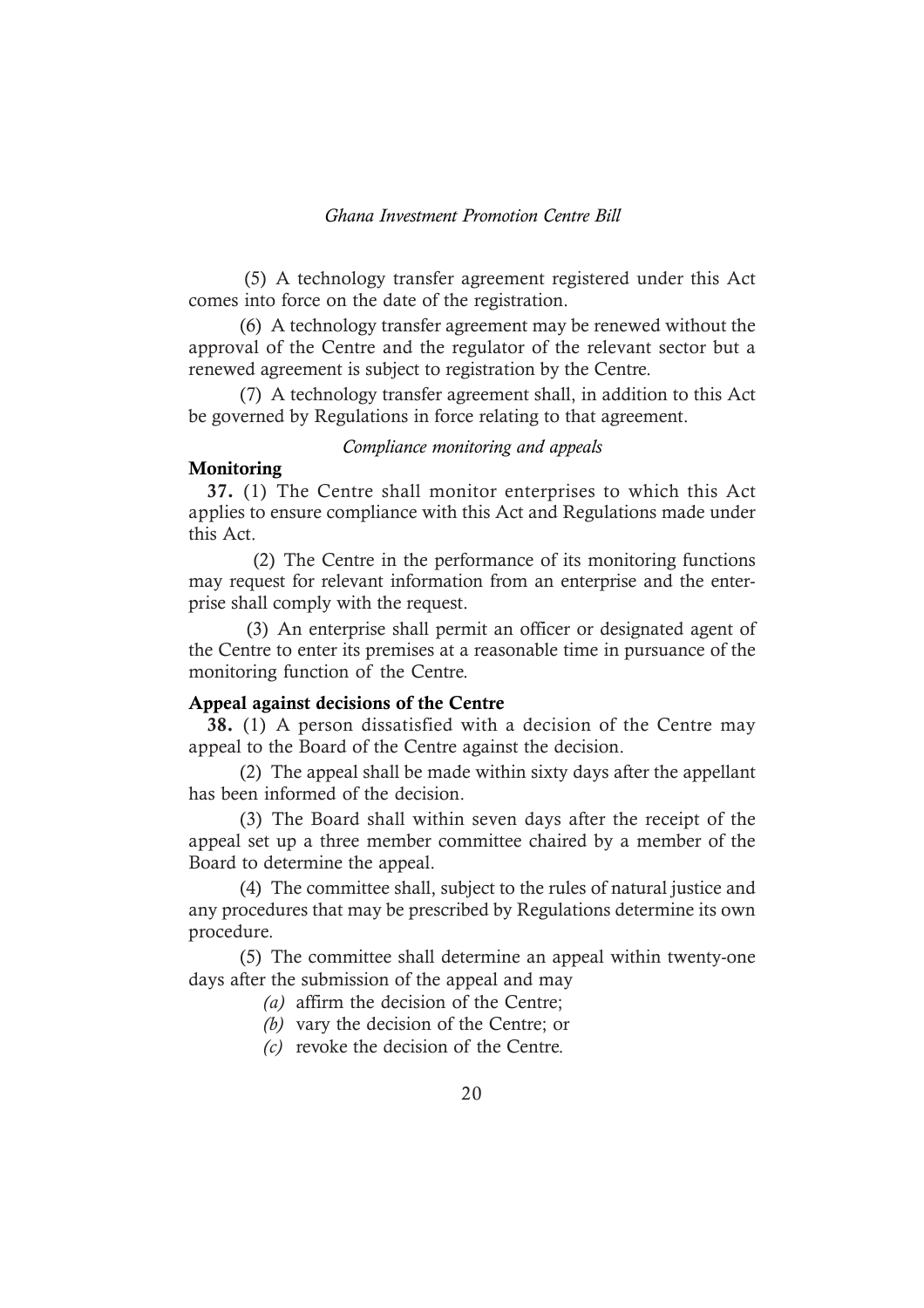## *Offences and penalties*

## **Offences**

- 39. An enterprise commits an offence if that enterprise
	- *(a)* which is required to register with the Centre by this Act, fails to register or renew its registration with the Centre in accordance with this Act;
	- *(b)* engages in an activity other than that for which that enterprise has been registered under this Act;
	- *(c)* applies any benefit conferred by or under this Act for purposes other than that for which the benefit was conferred;
	- *(d)* deliberately or negligently submits false or misleading information to the Centre;
	- *(e)* refuses without lawful excuse to admit an officer or a designated person into the business premises of that enterprise or otherwise obstructs an officer or a designated agent of the Centre in the performance of that officer's or agent's functions;
	- *(f)* refuses or neglects to give any information which the Centre reasonably requests for the purposes of this Act; or
	- *(g)* otherwise contravenes any provision of this Act.

## Penalties

40. (1) An enterprise which commits an offence under section 39 is liable on summary conviction to a fine of not less than two hundred penalty units and not more than five hundred penalty units and in the case of a continuing offence to an additional fine of not less than twenty five penalty units and more than fifty penalty units in respect of each day that the offence continues.

 (2) The Centre may in addition to the conviction under subsection (1), in consultation with the appropriate agency

- *(a)* suspend the registration of an enterprise;
- *(b)* cancel the registration of an enterprise;
- *(c)* order the payment or part-payment to the appropriate agency of fees, taxes, duties and other charges in respect of which benefits were granted to the enterprise;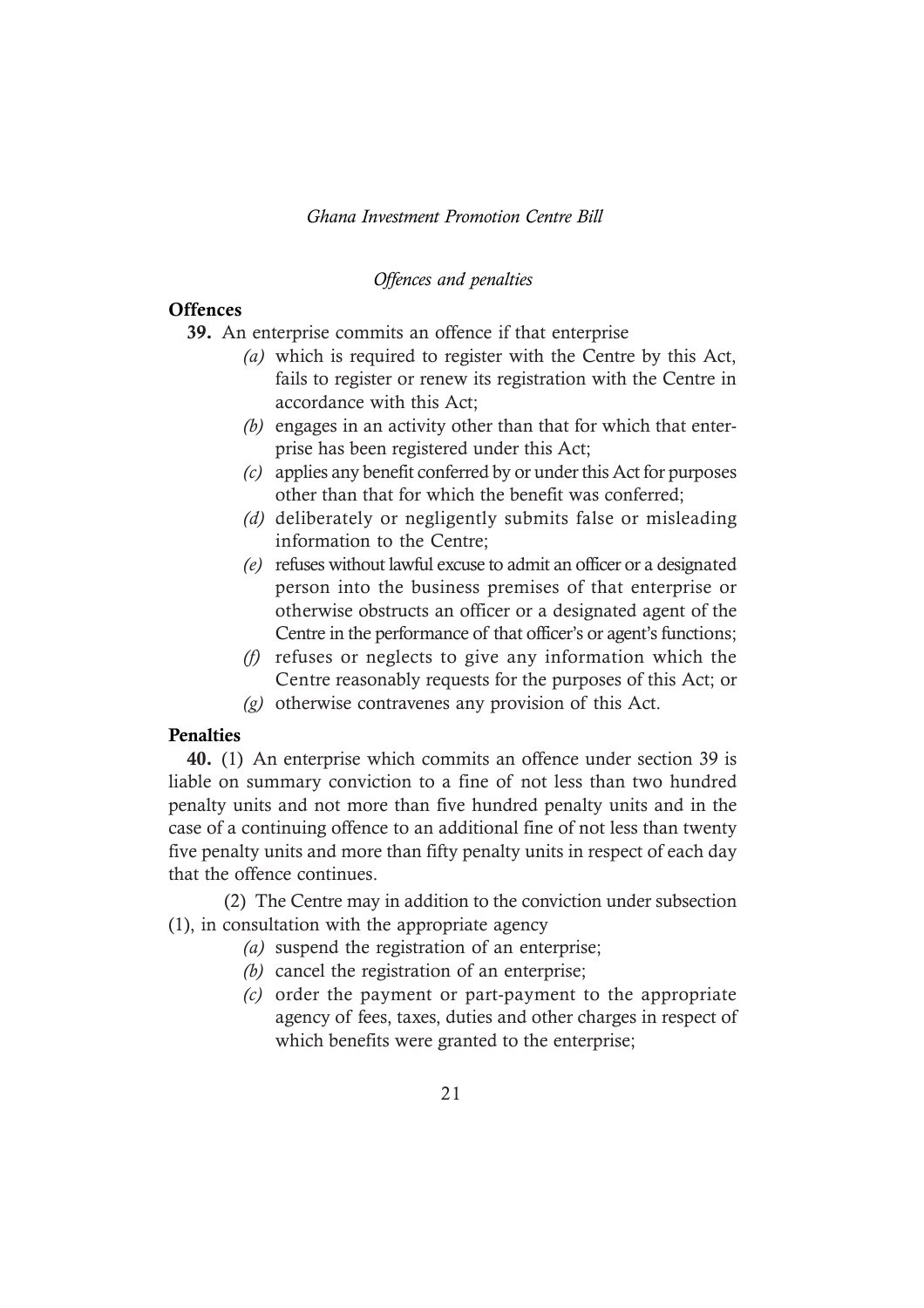- *(d)* revoke some or all of the incentives granted to the enterprise;
- *(e)* advise the Bank of Ghana to suspend any remittance including transfer of capital, profits and dividends from or by that enterprise; and
- *(f)* take any other action that the Board considers appropriate.

#### Regulations

41. (1) The Minister in consultation with the Board may by legislative instrument make Regulations to

- *(a)* prescribe for matters relating to technology transfer;
- *(b)* amend the list of enterprises reserved for citizens and enterprises wholly owned by Ghanaians;
- *(c)* prescribe procedures for the grant of licences and privileges or exemptions;
- *(d)* prescribe the fees available in respect of registration, licensee privilege and exemptions; and
- *(e)* prescribe generally for the effective implementation of this Act.

(2) The Board may make rules necessary for the efficient and effective implementation of this Act and the rules may provide for

- *(a)* the procedure by which applications may be submitted for registration; and
- *(b)* the supervision, control and reporting of progress of an enterprise to which this Act applies.
- (3) The Chief Executive Officer shall
	- *(a)* give public notice of the Regulations, rules and of amendments of the Regulations and rules; and
	- *(b)* maintain at the offices of the Centre, a complete and updated set of the Regulations and rules for inspection by an interested party.

## Interpretation

- 42. In this Act, unless the context otherwise requires,
	- "benefits" include facilities, entitlements and exemptions conferred on an enterprise to which this Act applies;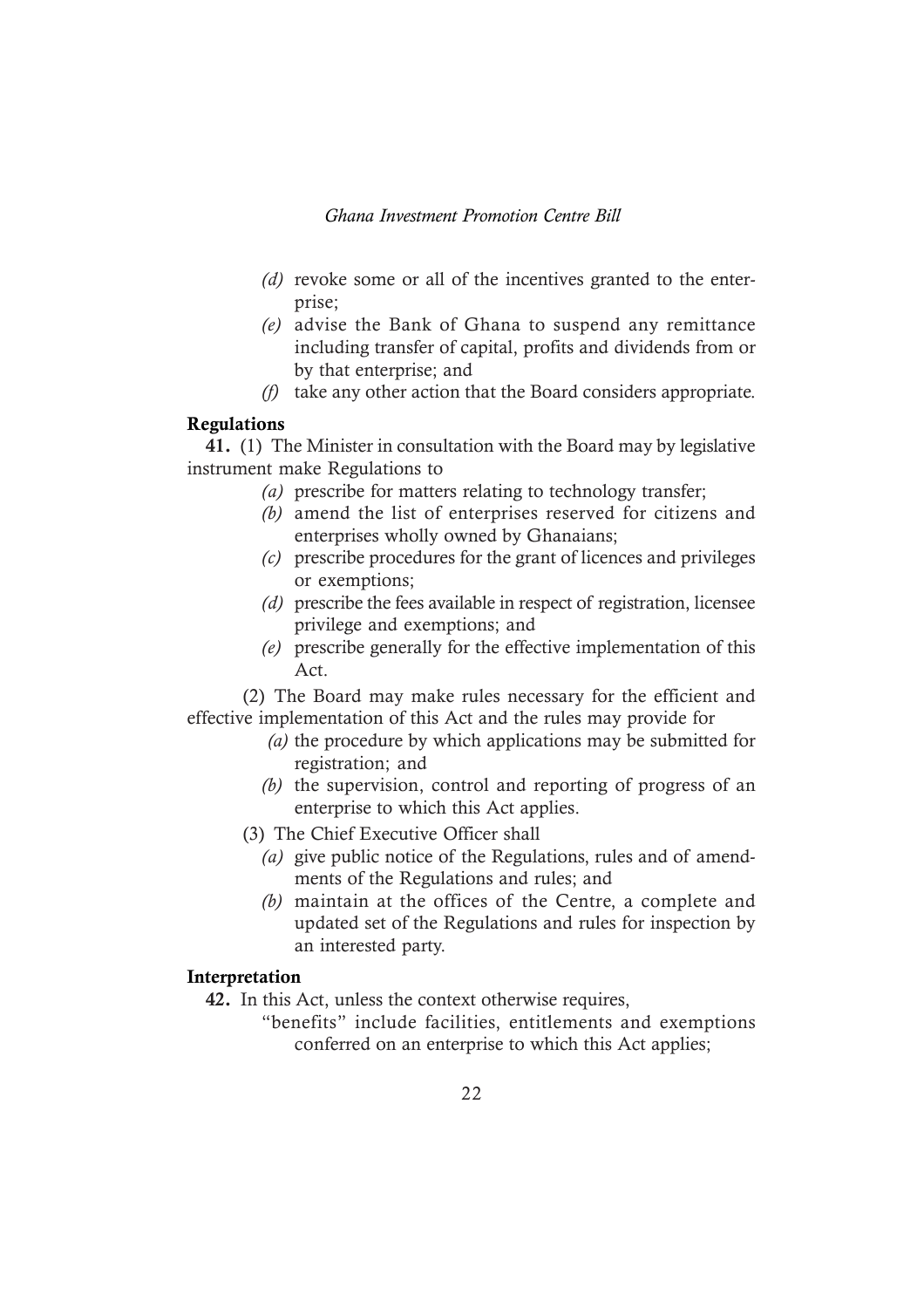- "Board" means the board of directors of the Centre appointed under section 5 (2);
- "capital" means cash contributions, plant, machinery, equipment, buildings, spare parts, raw materials and other business assets other than goodwill;

"capital goods" means goods

- *(a)* intended for use in the production of other goods and services and not intended for final consumption; or
- *(b)* which do not have multiple uses and can only be considered as inputs in the production of goods and services;
- "Centre" means the Ghana Investment Promotion Centre established in section 2 (1) of this Act;
- "Constitution" means the 1992 Constitution of the Republic of Ghana;
- "direct investment" means investment made to acquire a lasting interest in an enterprise operating in the economy of Ghana and intended to give the investor an effective control in the management of the enterprise;
- "enterprise" means an industry, project, undertaking or business or an expansion of that industry, undertaking, project or business or any part of that industry, undertaking project or business other than the exploration and extraction of petroleum and other minerals;
	- "expropriation" means the compulsory acquisition of private property by Government for public use upon the payment of the appropriate compensation;
- "foreign capital" means convertible currency, plant, machinery, equipment, spare parts, raw materials and other business assets other than goodwill that enters the country without an initial disbursement of the foreign exchange of this country and that are intended for the production of goods and services related to an enterprise to which this Act applies;
- "foreign investor" means a non-citizen, natural or juridical, who makes an investment in the country pursuant to this Act;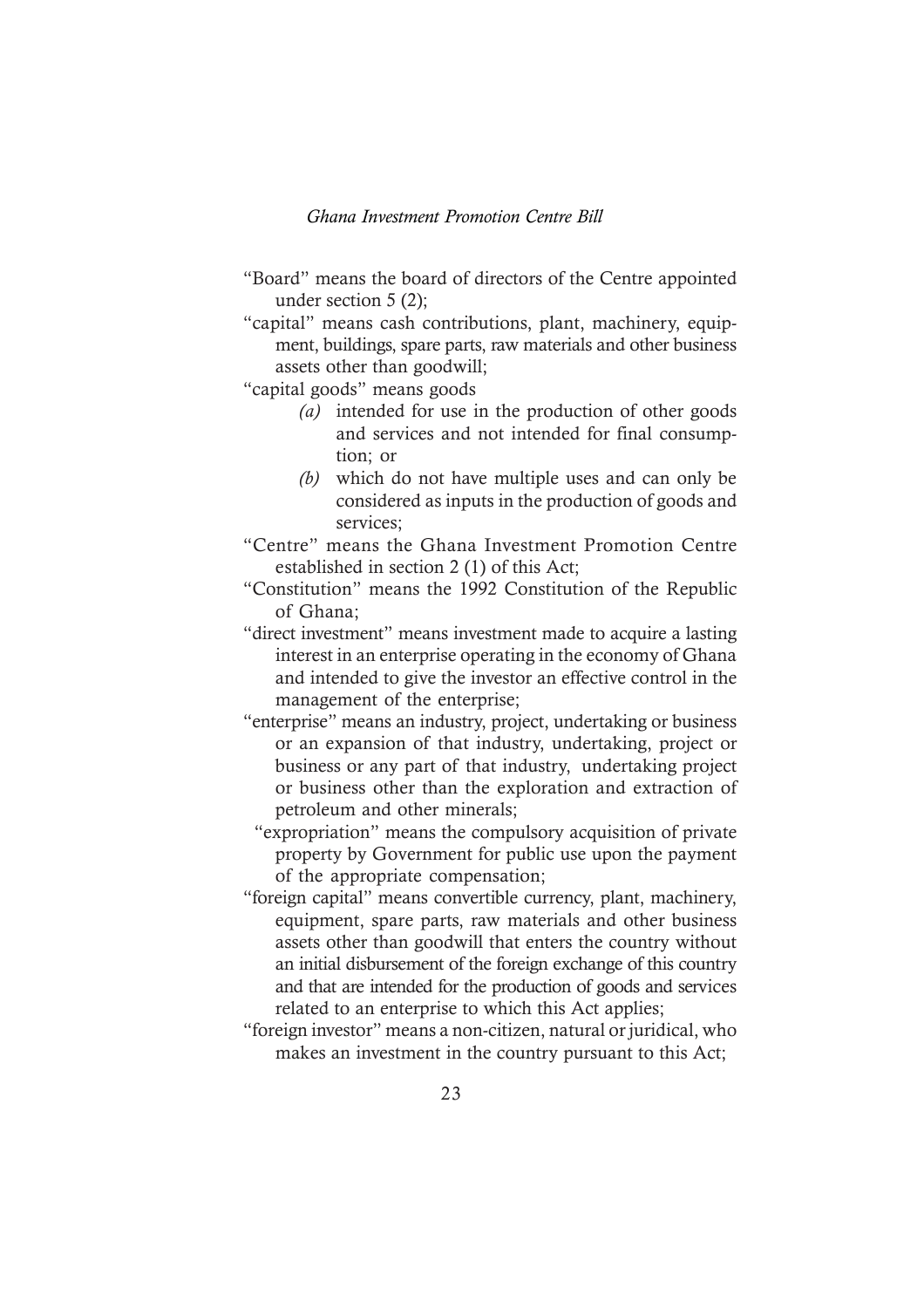- "Ghanaian" means a citizen of Ghana or a company, partnership or association or body (whether corporate or unincorporated) the majority capital or financial interest of which is owned by citizens of Ghana and includes the State and a statutory corporation;
- "Government" means the Government of the Republic of Ghana;
- "indirect investment" means an act or contract by which an investor makes a contribution, whether tangible or intangible, to an enterprise in Ghana without obtaining an equity interest in the enterprise but under which the investor is entitled to returns based on profits generated by the enterprise;
- "investment' includes direct and indirect investments and portfolio investments;
- "investment priority plan" means the investment priority plan prepared and published by the Centre;
- "investor" means any person, natural or juridical, who makes an investment in the country including a foreign investor;
- "joint venture" means an investment in an enterprise between a Ghanaian company or individual and a foreign company or individual;
- "market" means a public place whether open or enclosed, established and managed by local custom, or specifically designated by the appropriate local government authority or its agents and which has selling sites in the nature of stores and stalls among others for the purpose of selling and buying;
- "Minister" means the Minister designated in writing by the President of the Republic as the Minister responsible for the Centre under section 13;
- "portfolio investment" means an investment in shares or bonds which are mandatorily convertible into shares or other securities traded on the Ghana Stock Exchange;
- "priority area" means an area of investment determined to be of national priority pursuant to section 4;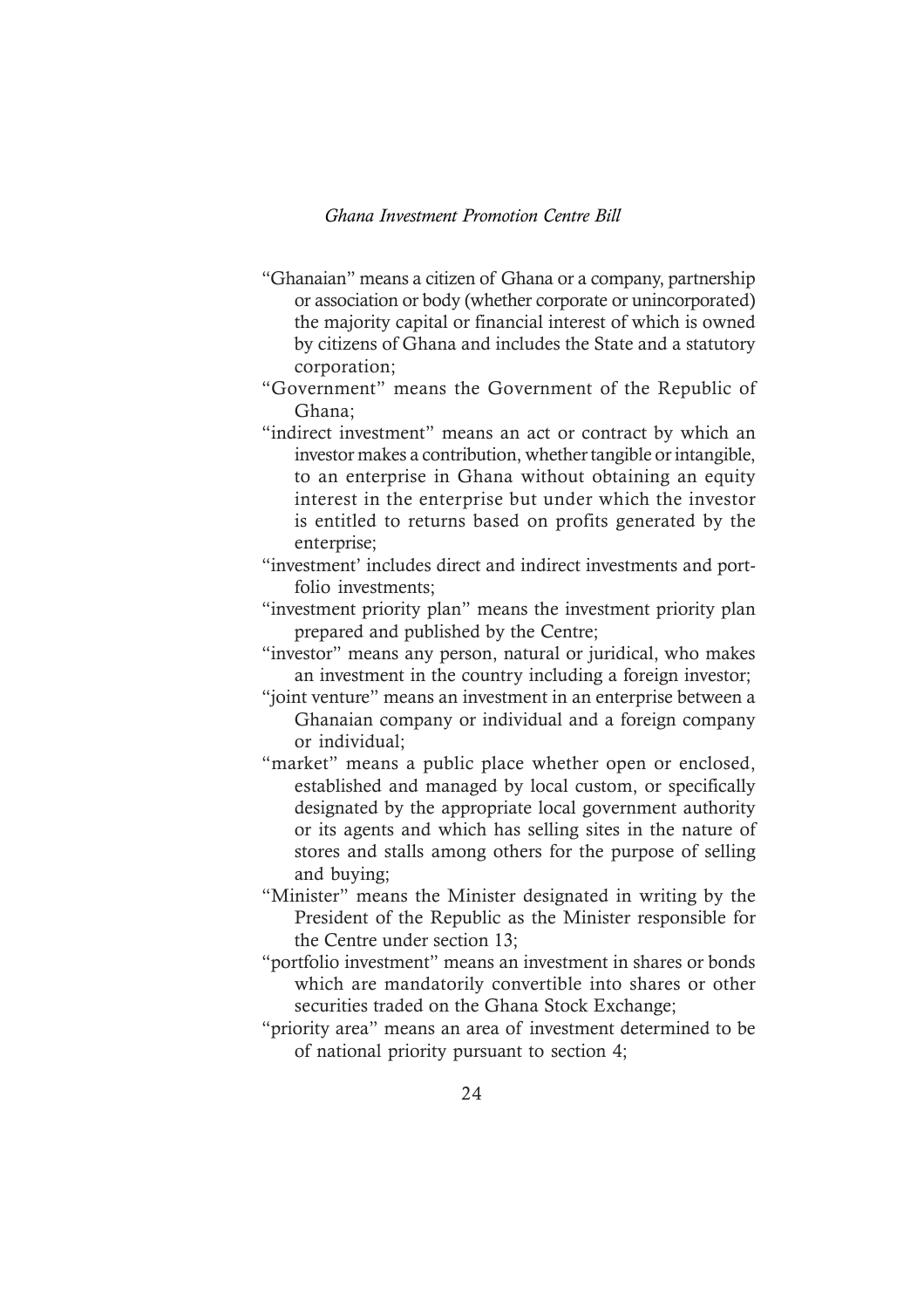- "public service" means public service as defined in article 190 of the Constitution of the Republic of Ghana;
- "strategic investment" means an investment in a priority area determined by the Board;
- "technology transfer agreement" means an agreement which has a duration of not less than eighteen months and which relates to an enterprise to which this Act applies and involves
	- *(a)* the assignment, sale or use of foreign patents, trademarks or other intellectual property rights;
	- *(b)* the supply of foreign technical know-how or technological knowledge;
	- *(c)* foreign technical assistance, design and engineering, consultancy or other technical services in whatever form they may be supplied; and
	- *(d)* foreign managerial, marketing or other similar service;
- "trading enterprise" means an enterprise which has its principal activity being the purchase and sale of goods, whether imported or not, and provision of services, whether the purchase and sale of goods and services are carried out in a market or any other place; and
- "United States Dollars" or "US\$" means the lawful currency of the United States of America.

## Repeals and savings

43. (1) The Ghana Investment Promotion Centre Act, 1994 (Act 478) is repealed.

(2) Despite the repeal under subsection (1), an enterprise registered under that Act shall subject to subsection (5) and section 40 (2) continue in force as if registered under this Act.

(3) An application pending before the Ghana Investment Promotion Centre established under the Ghana Investment Promotion Centre Act 1994 (Act 478) is deemed to be pending before the Centre established in section 2.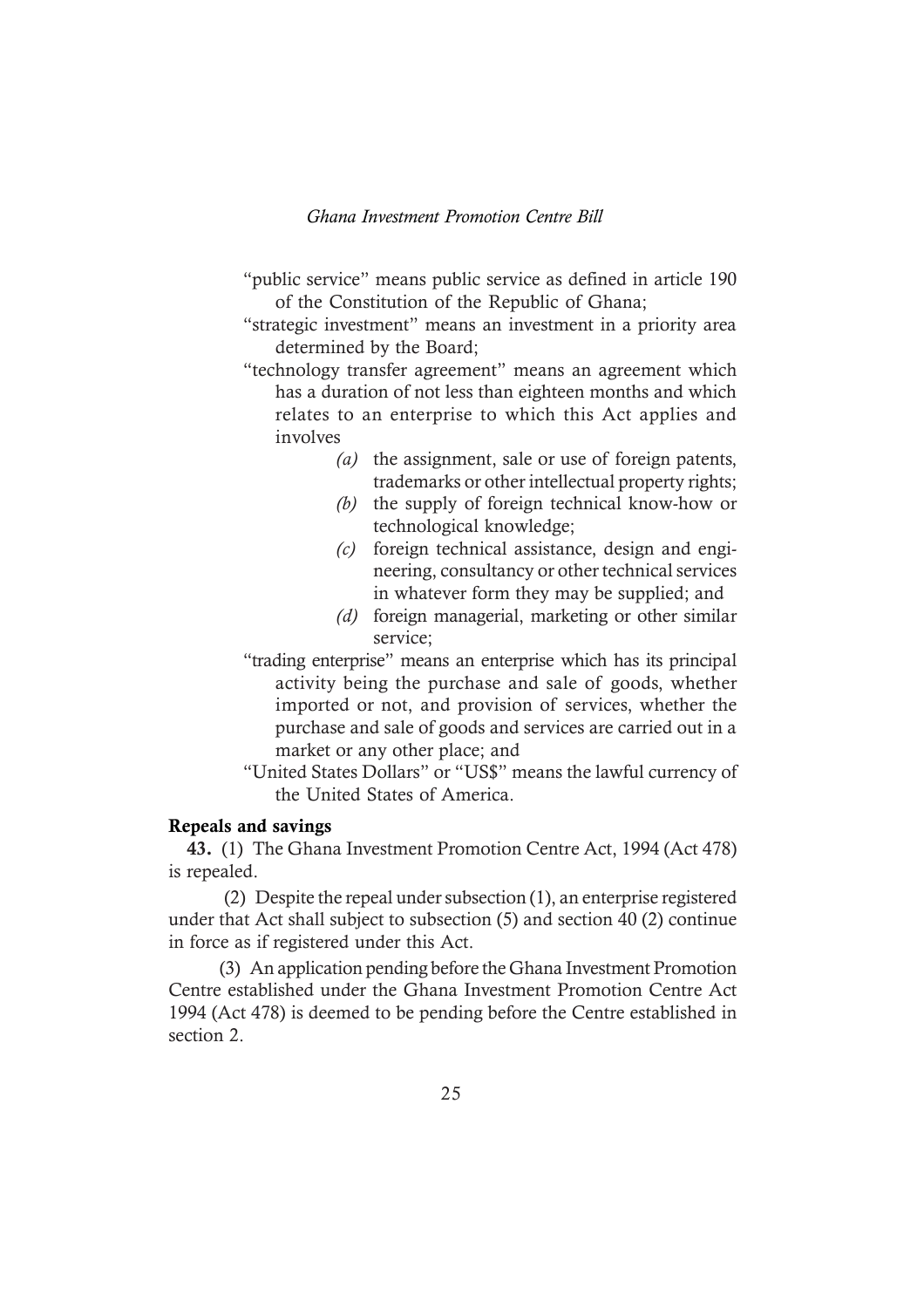(4) Where registration is continued in force by virtue of subsection (2), the registration shall in addition to other benefits that are applicable to the enterprise under this Act continue to enjoy the benefits applicable to that registration before the commencement of this Act.

(5) A joint venture or an enterprise which on the date of coming into force of this Act has been registered under the Ghana Investment Promotion Centre Act, 1994 (Act 478) and which intends to continue to operate shall within three years after the commencement of this Act comply with the participation by citizens and minimum capital requirements under this Act or cease operations after the expiry of the three years.

(6) An immigrant quota in existence immediately before the commencement of this Act in respect of an enterprise to which this Act applies shall continue in force until the immigrant quota expires or is renewed under this Act.

(7) A technology transfer agreement registered with the Ghana Investment Promotion Centre before the commencement of this Act is deemed to be registered with the Centre established by this Act.

#### Transitional provisions

44. (1) The assets, rights, obligations and liabilities of the Ghana Investment Promotion Centre established under the Ghana Investment Promotion Centre Act 1994 (Act 478) and in force immediately before the commencement of this Act, are transferred to the Centre.

(2) A person in the employment of the Ghana Investment Promotion Centre immediately before the commencement of this Act shall, on the coming into force of this Act be deemed to have been duly employed by the Centre established by this Act on terms and conditions which are not less in aggregate to terms and conditions attached to the post held by that person before the commencement of this Act.

Date of *Gazette* notification: 13th March, 2013.

<sup>26</sup> Website: www.ghanapublishingcompany.com E-mail: info@ghanapublishingcompany.com GPCL, ASSEMBLY PRESS, ACCRA. GPCL/A99//350/03/2013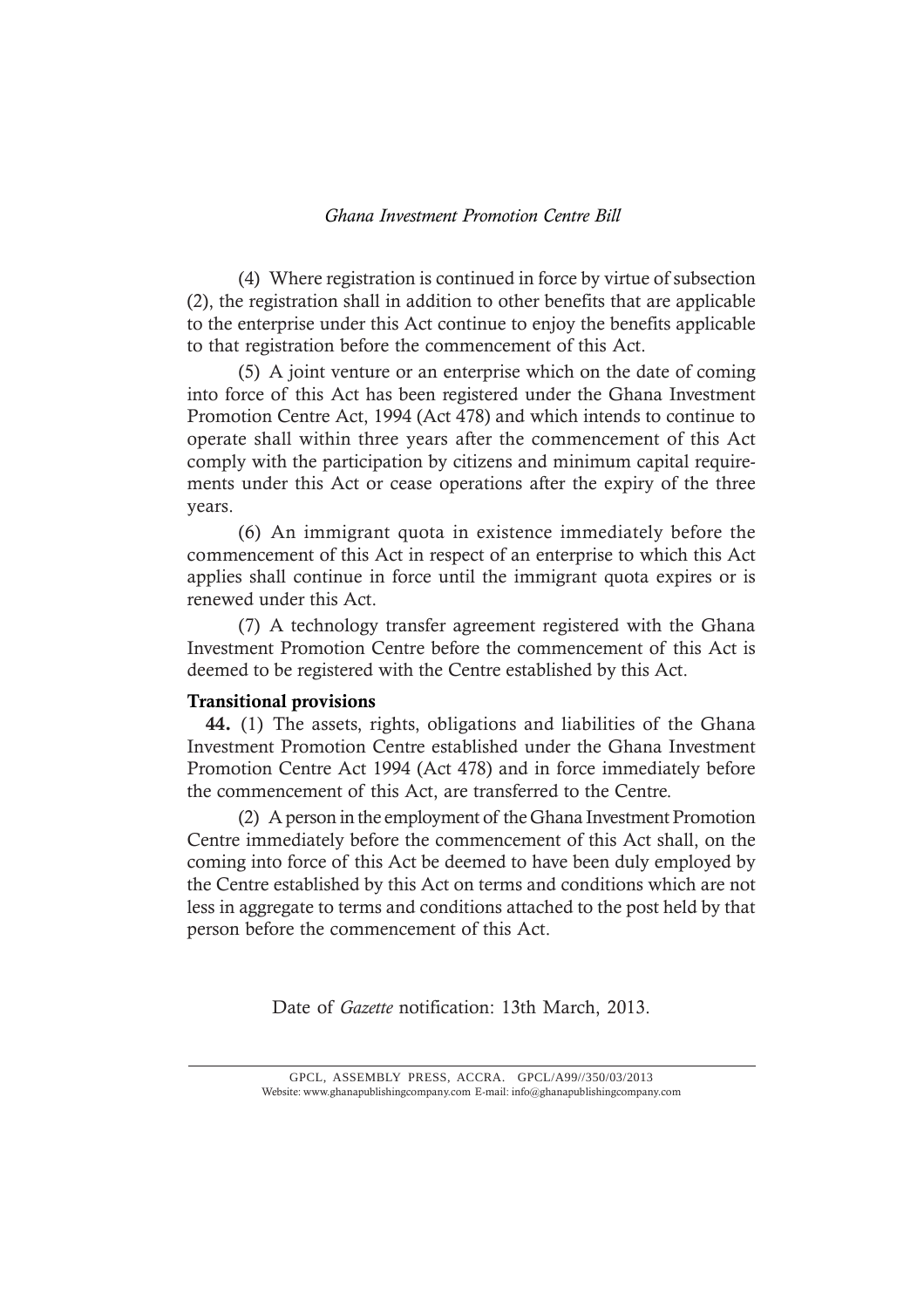#### MEMORANDUM

The object of the Bill is to revise the law relating to investment promotion and to establish the Ghana Investment Promotion Centre (GIPC) as the government agency responsible for the encouragement and promotion of investments and for creating a congenial environment for investments in Ghana.

The current Centre which is responsible for investment promotion is the Ghana Investment Promotion Centre, established under the Ghana Investment Promotion Centre Act, 1994 (Act 478), to among other functions, initiate and support measures that will enhance the investment climate for both Ghanaian and non-Ghanaian companies and to promote investment in and outside the Republic through effective incentives and marketing and other strategies.

Act 478 reserved certain enterprises for Ghanaians. These include the operation of beauty salons and barber shops, all aspects of pool betting business and lotteries except football pools, petty trading, hawking or selling from a kiosk and operation of taxi service or car hire service unless the operator had a fleet of a minimum of ten new cars. These provisions are a carry-over from the Investment Code, 1985 (PNDCL 116) as amended. This was based on a need to empower domestic small scale businesses and entrepreneurs to enable them contribute to poverty alleviation. This justification is still relevant today.

To encourage joint ventures between foreign investors and small and medium scale domestic entrepreneurs who may require useful but expensive technologies which they may not be in a position to afford, the minimum foreign capital requirement for joint ventures was reduced from \$60,000 in PNDCL 116 to \$10,000. For commercial or trading activities involving purchasing and selling of goods, the minimum requirement was pegged at \$300,000 and the minimum capital requirement for wholly foreign owned enterprises reduced from \$200,000 to \$50,000. The rationale for the reduction at the time was to encourage medium scale foreign enterprises as well to invest in the economy. Subsequent developments have overtaken this rationale.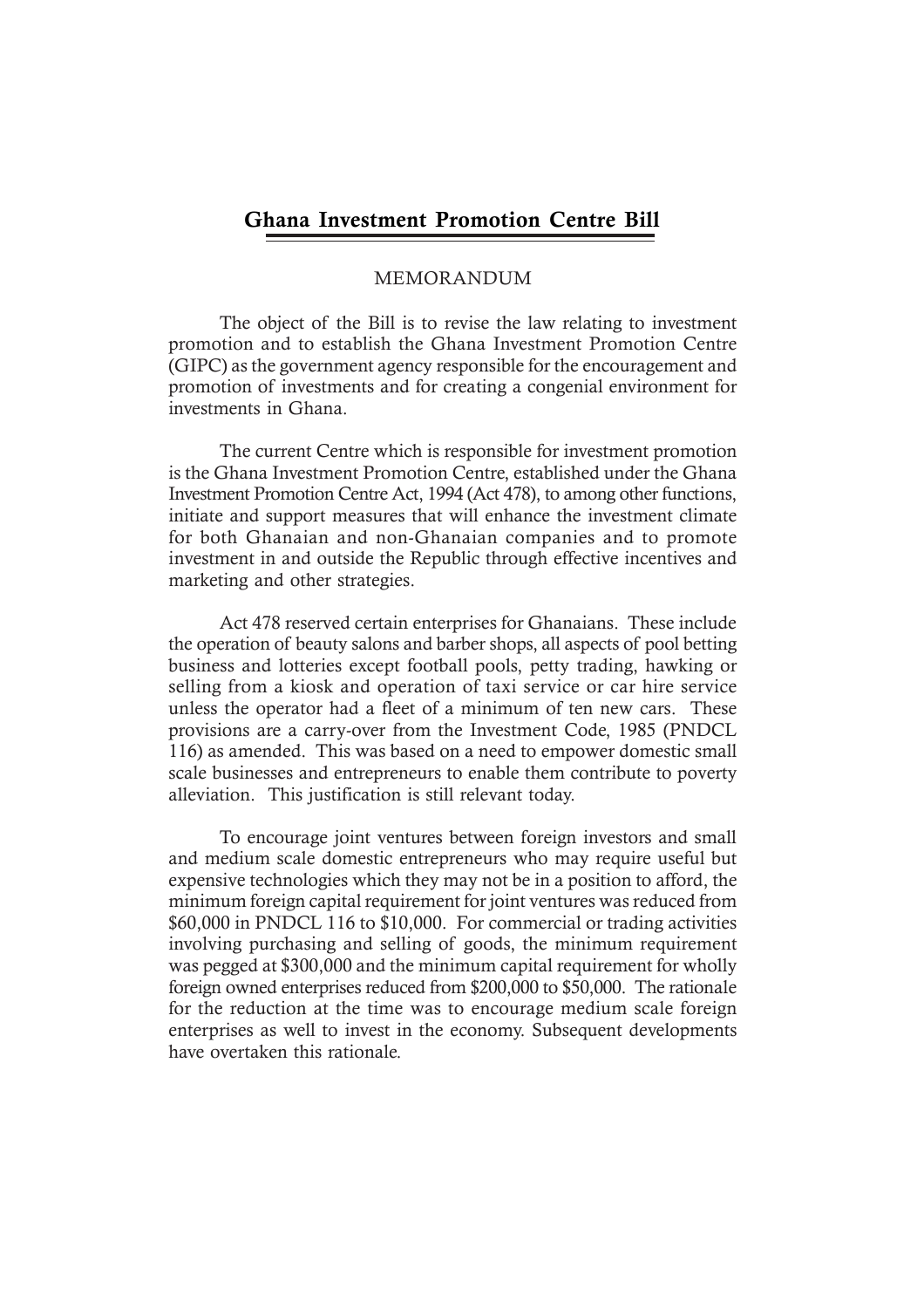Under Act 478, enterprises set up solely for export trading are exempted from the minimum capital requirement. The reason for this exemption was to encourage the setting up of enterprises which have marketing outlets and expertise in the marketing of products originating from the country. This provision is therefore retained in the new Bill.

Incentives and benefits provided under the Internal Revenue Act, 2000 (Act 592), Value Added Tax Act, 1998 (Act 546) and under chapters 82, 84, 85 and 98 of the Customs Harmonised Commodity And Tariff Code Schedule to the Customs Excise and Preventive Services Act, 1993 (PNDCL 330) and other relevant laws were extended to enterprises with foreign participation which were registered under the Act.

Other benefits under Act 478 were guarantees against expropriation, dispute settlement procedures, immigrant quotas, incentives for special investments and transferability of earnings.

After being in operation for one and half decades, Act 478 has been overtaken by events. The economic and investment climate which existed when it was enacted has undergone major changes leaving the Act behind. The recent developments have also highlighted shortcomings in the Act as well as provided a new policy focus. There is now an urgent need to provide specialised incentives to attract and retain strategic investors to make Ghana a competitive investment destination and to provide Ghanaians with opportunities to take advantage of the improved economic situation prevailing in the country.

Manufacturing have been recognised as requiring special incentives and so the Bill has taken care of this areas. Act 478 was not explicit on the registration of Ghanaian enterprises although in practice, such enterprises seeking to enjoy applicable benefits and incentives under the Act sought to be registered by the Centre.

 The Bill also introduces a provision which requires Ghanaian partners to have not less than 30% equity participation in a joint enterprise and prohibits the transfer of that equity to a non-Ghanaian. This is to avoid the circumvention of the higher foreign capital requirements.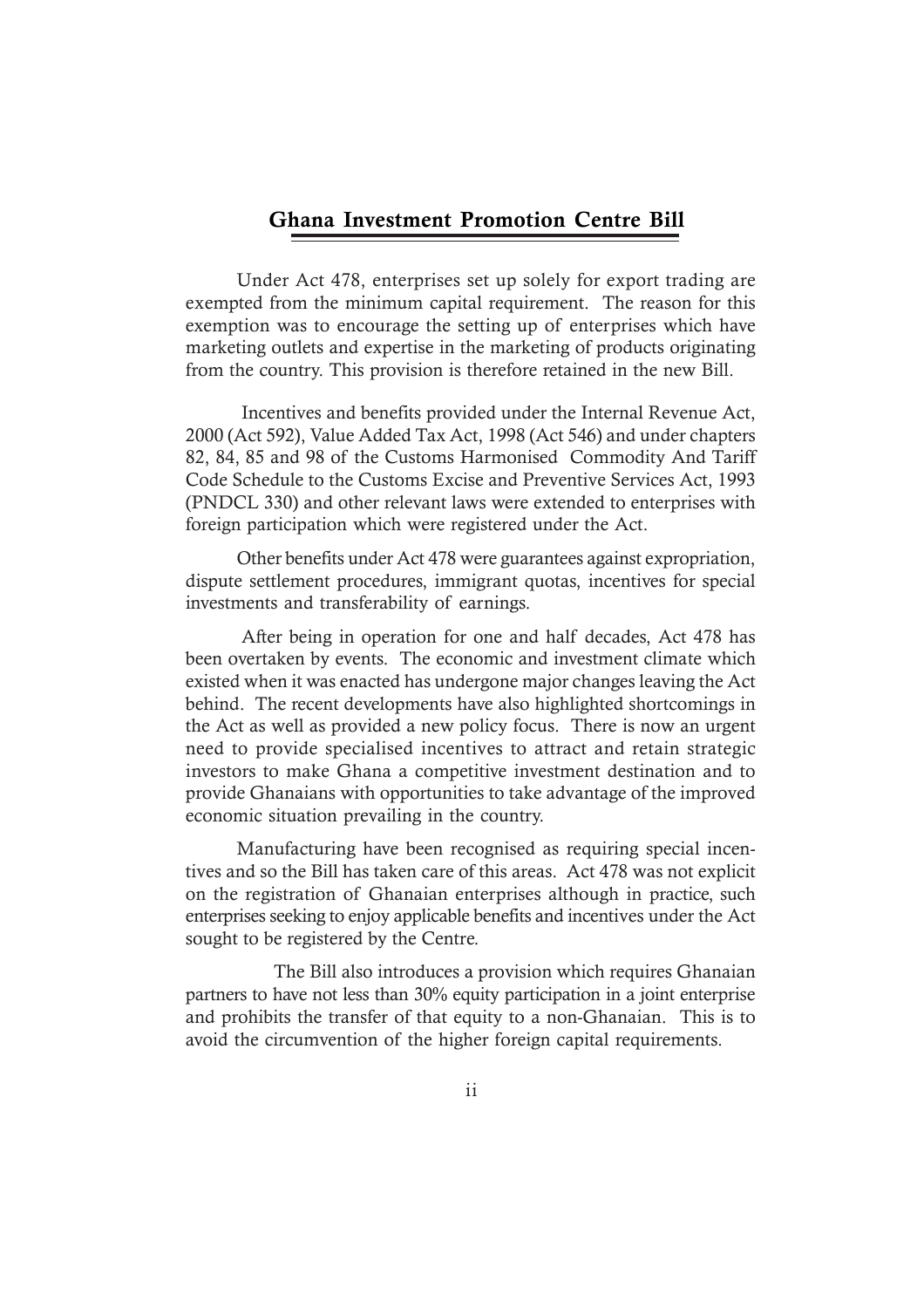The list of enterprises reserved for Ghanaians has been expanded and the minimum number of cars required by a foreigner wanting to engage in the operation of taxi or car hire service is now twenty-five.

In line with the policy of empowering Ghanaian-owned enterprises, the Bill expressly provides for wholly Ghanaian owned enterprises to register with the Centre after their incorporation or registration.

Significantly, the Bill embraces all enterprises including mining and petroleum enterprises which were hitherto not covered by Act 478. This move will ensure increased efficiency in the co-ordination of investments, improved investment promotion strategies and the comprehensive dissemination of information on investment in Ghana.

*Clause* 1 provides for the scope of application of the Bill. *Clause* 2 establishes the Centre as a body corporate with all the incidents of incorporation and provides for the acquisition of property by the State under the State Lands Act, 1961 (Act 125), for the benefit of the Centre.

*Clause* 3 provides for the object of the Centre which is to create an enhanced environment for investment and the development of the Ghanaian economy through investment, encourage, promote and facilitate investment in the country. The functions of the Centre are enumerated in *clause* 4.

*Clause* 5 to 13 deals with the governance of the Centre. The Board of Directors and their tenure of office, meetings of the Board and disclosure of interest are dealt with under *clauses* 5, 6, 7 and 8. The Board under the Bill does not provide for the position of vice-chairman but introduces four slots for the Deputy Ministers responsible for Finance and Economic Planning, Trade and Industry, Interior and Foreign Affairs and Regional Integration. Also, there is a requirement for gender balance in the composition of the board. The Bill sets out the functions of the Board which include the provision of policy guidelines and advice to ensure the proper and effective performance of the functions of the Centre.

*Clause* 9 grants the Board power to establish committees to perform functions determined by the Board. A technical committee is established under *clause* 10 with stated functions. The standard provision on allowances is *clause* 11.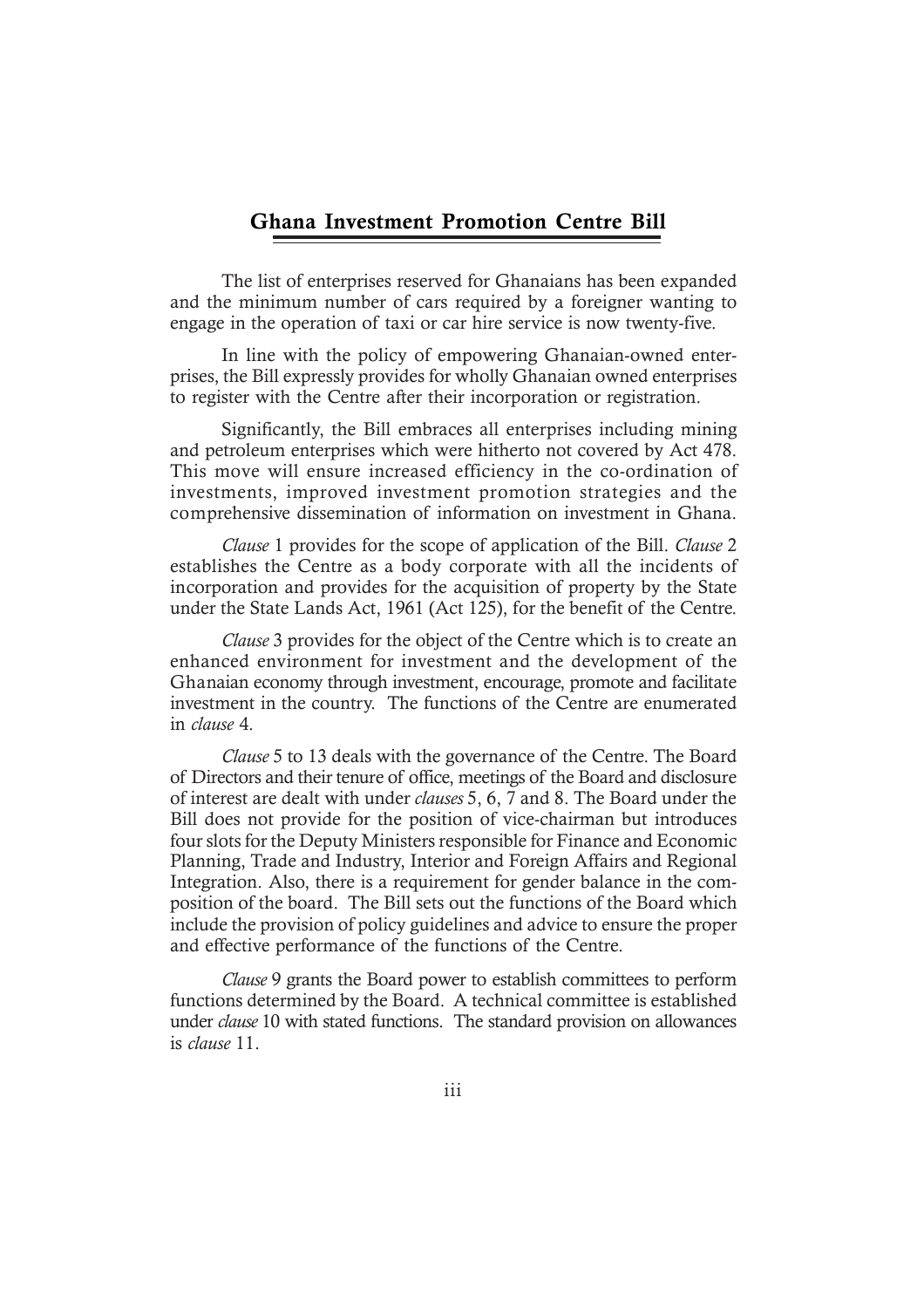The Centre is enjoined by *clause* 12 to establish branch offices in places determined by the Board to perform functions that the Board may direct.

Under *clause* 13, the President has oversight responsibility for the Centre but may delegate that power to a designated Minister in writing.

Administration, financial and miscellaneous matters are dealt with in *clause* 14 to 25. The appointment and responsibilities of the Chief Executive Officer, Secretary and other staff are provided for in *clauses* 14, 15 and 16. The Board is empowered under *clause* 17 to create divisions of the Centre as the Board considers necessary for the efficient discharge of the functions of the Centre. Government departments, agencies and other public authorities are enjoined under *clause* 18 to cooperate with the Centre in the performance of its functions.

*Clause* 19 outlines the sources of funds of the Centre. The Board may also invest as it considers fit, moneys that are not required for immediate use in accordance with the applicable legislation. The standard provisions on account and audit and annual and other reports have been provided for in *clause* 20. *Clause* 21 enjoins the Centre to submit to the President through the Minister, a report on the accounts, activities and operations of the Centre within two months after receipt of the auditor's report.

*Clause* 22 provides for the incorporation or registration of enterprises for the purposes of the Bill while *clause* 23 mandates enterprises with foreign participation to register with the Centre before commencement of operations. Enterprises which are wholly owned by Ghanaians can now register with the Centre and enjoy the benefits and incentives set out in the Bill under *clause* 24.

*Clause* 25 provides for the application of the benefits and incentives available to enterprises of a similar nature under the Internal Revenue Act, 2000 (Act 592), Value Added Tax Act, 1998 (Act 546) and under chapters 82, 84, 85 and 98 of the Customs Harmonised Commodity And Tariff Code Schedule to the Customs Excise and Preventive Services Act, 1993 (PNDCL 330) and any other relevant law to enterprises registered by the Centre.

*Clause* 26 reserves certain activities for Ghanaians. The list in Act 478 has been augmented by the addition of the printing of recharge cards for the use of subscribers of mobile telecommunication services.